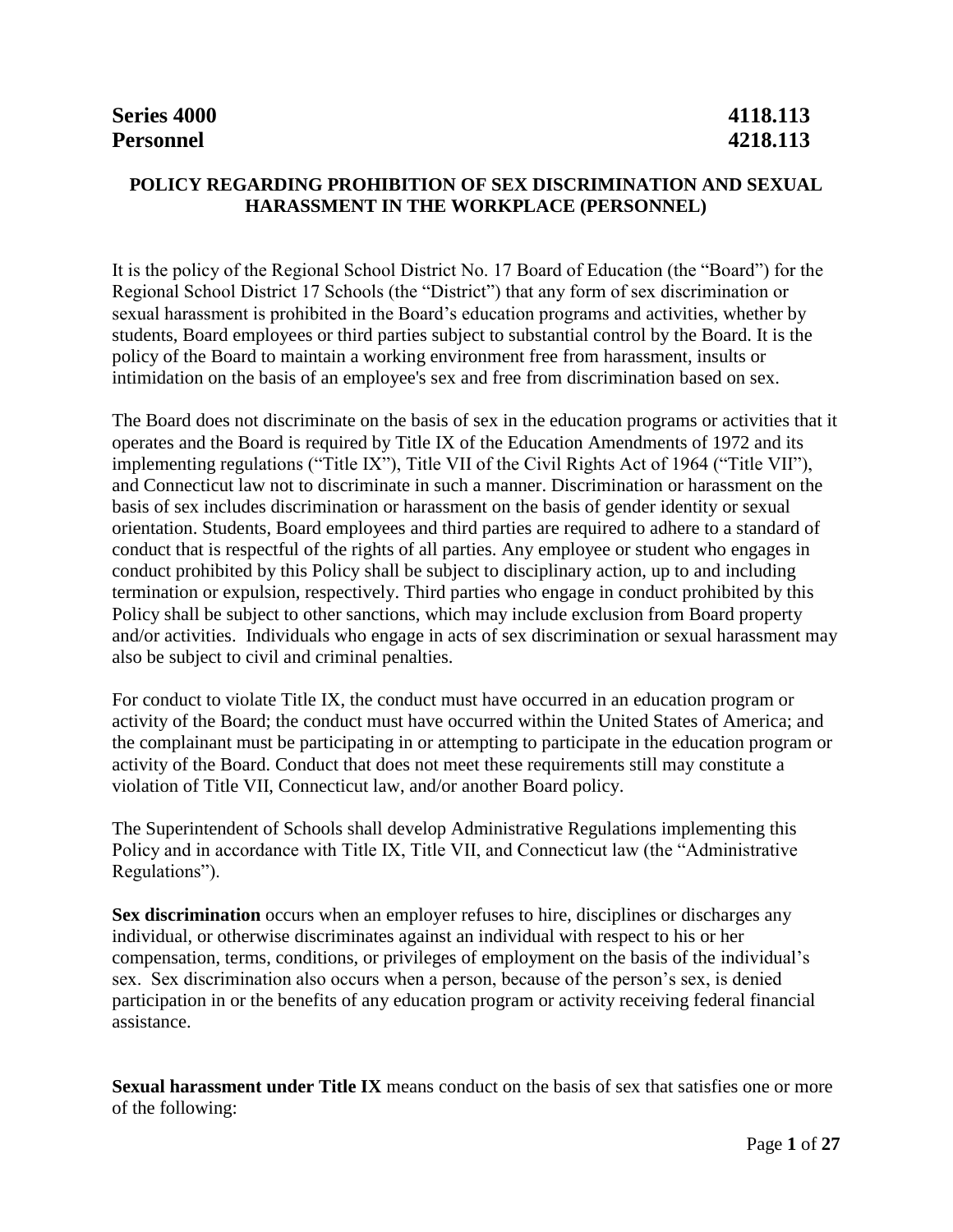(1) An employee of the Board conditioning the provision of an aid, benefit, or service of the Board on an individual's participation in unwelcome sexual conduct (*i.e.*, *quid pro quo)*;

(2) Unwelcome conduct determined by a reasonable person to be so severe, pervasive, and objectively offensive that it effectively denies a person equal access to the Board's education programs or activities; or

(3) "Sexual assault" as defined in 20 U.S.C.  $1092(f)(6)(A)(v)$ , "dating violence" as defined in 34 U.S.C. 12291(a)(10), "domestic violence" as defined in 34 U.S.C. 12291(a)(8), or "stalking" as defined in 34 U.S.C. 12291(a)(30).

**Sexual harassment under Title VII and Connecticut law** means unwelcome sexual advances, requests for sexual favors, and other verbal or physical conduct of a sexual nature when:

(1) Submission to such conduct is made either explicitly or implicitly a term or condition of an individual's employment;

(2) Submission to or rejection of such conduct by an individual is used as the basis for employment decisions affecting such individual; or

(3) Such conduct has the purpose or effect of unreasonably interfering with an individual's work performance or creating an intimidating, hostile, or offensive working environment.

### Reporting Sex Discrimination or Sexual Harassment

It is the express policy of the Board to encourage victims of sex discrimination and/or sexual harassment to report such claims. Employees are encouraged to report complaints of sex discrimination and/or sexual harassment promptly in accordance with the appropriate process set forth in the Administrative Regulations. The Board directs its employees to respond to such complaints in a prompt and equitable manner.

Violations of this Policy by employees will not be permitted and may result in discipline up to and including discharge from employment. Individuals who engage in acts of sex discrimination or sexual harassment may also be subject to civil and criminal penalties. Retaliation against any employee for complaining about sex discrimination or sexual harassment is prohibited under this Policy and illegal under state and federal law.

Any Board employee with notice of sex discrimination and/or sexual harassment allegations shall immediately report such information to the building principal and/or the Title IX Coordinator, or if the employee does not work in a school building, to the Title IX Coordinator.

The Regional School District 17 administration (the "Administration") shall provide training to Title IX Coordinator(s), investigators, decision-makers, and any person who facilitates an informal resolution process (as set forth in the Administrative Regulations), which training shall include, but need not be limited to, the definition of sex discrimination and sexual harassment, the scope of the Board's education program and activity, how to conduct an investigation and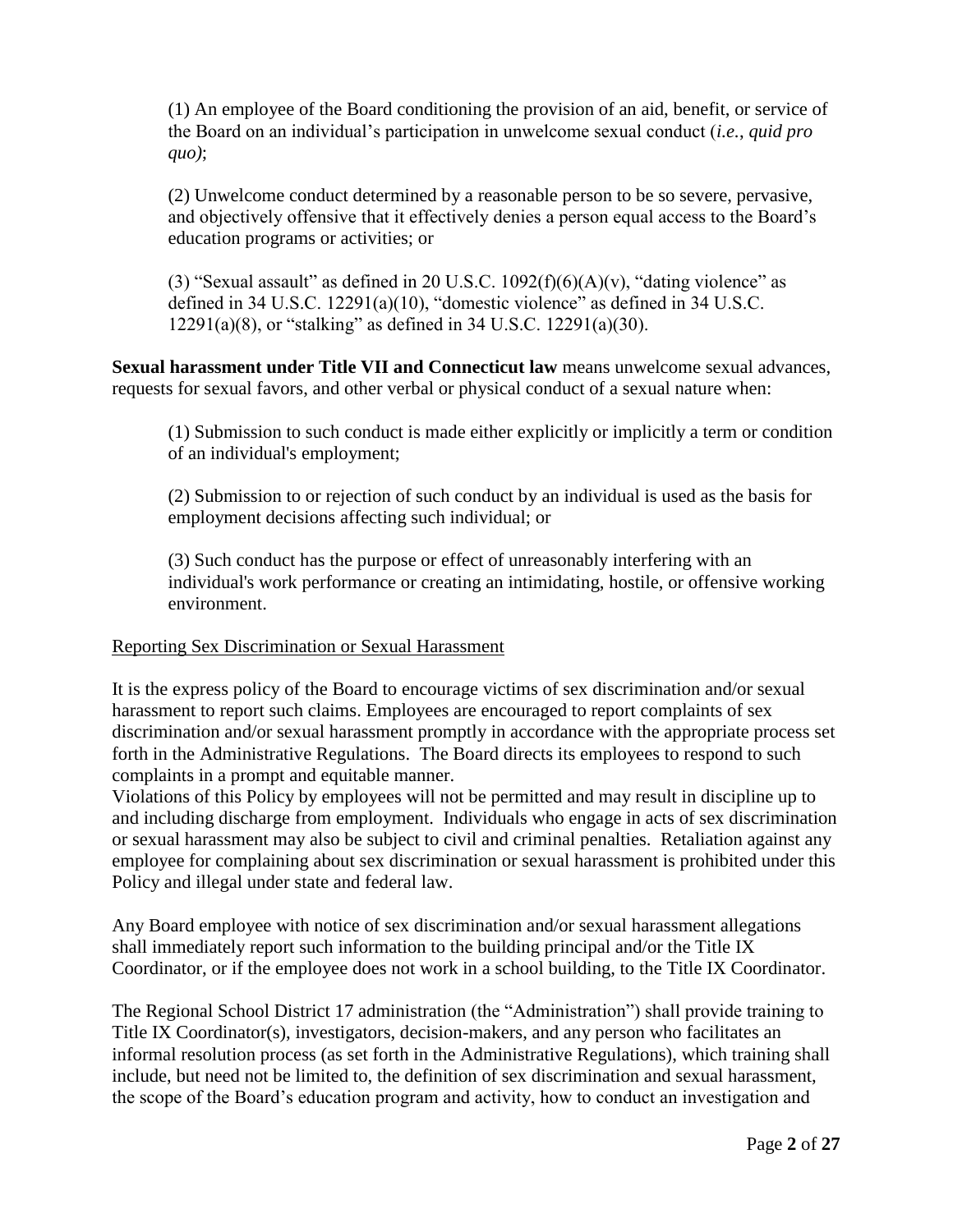implement the grievance process, and how to serve impartially, including by avoiding prejudgment of the facts at issue, conflicts of interest, and bias. The Administration shall make the training materials used to provide these trainings publicly available on the Board's website. The Administration shall also periodically provide training to all Board employees on the topic of sex discrimination and sexual harassment under Title IX, Title VII, and Connecticut law, which shall include but not be limited to when reports of sex discrimination and/or sexual harassment must be made. The Administration shall distribute this Policy and the Administrative Regulations to employees, union representatives, students, parents and legal guardians and make the Policy and the Administrative Regulations available on the Board's website to promote an environment free of sex discrimination and sexual harassment.

The Board's Title IX Coordinator is Dr. Kris Lindsay-Stevens, Director of Student Services. Any individual may make a report of sex discrimination and/or sexual harassment to any Board employee or directly to the Title IX Coordinator using any one, or multiple, of the following points of contact:

#### **Dr. Kris Lindsay-Stevens, Director of Student Services, 57 Little City Rd., Higganum, CT 06441. Telephone number: 860-345-4244. [Klindsay-stevens@rsd17.org](mailto:Klindsay-stevens@rsd17.org)**

Any Board employee in receipt of allegations of sex discrimination or sexual harassment, or in receipt of a formal complaint, shall immediately forward such information to the Title IX Coordinator. Board employees may also make a report of sexual harassment and/or sex discrimination to the U.S. Department of Education: Office for Civil Rights, Boston Office, U.S. Department of Education, 8<sup>th</sup> Floor, 5 Post Office Square, Boston, MA 02109-3921 (Telephone: 617-289-0111).

Employees may also make a report of sexual harassment and/or sex discrimination to the Connecticut Commission on Human Rights and Opportunities, 450 Columbus Boulevard, Hartford, CT 06103-1835 (Telephone: 860-541-3400 or Connecticut Toll Free Number: 1-800- 477-5737).

| Legal References: |                                                                                                                                |
|-------------------|--------------------------------------------------------------------------------------------------------------------------------|
|                   | Civil Rights Act of 1964, Title VII, 42 U.S.C. $\S 2000e-2(a)$ .                                                               |
|                   | Equal Employment Opportunity Commission Policy Guidance on Current<br>Issues of Sexual Harassment (N-915.050), March 19, 1990. |
|                   | Title IX of the Education Amendments of 1972, 20 U.S.C. § 1681, et seq.                                                        |
|                   | Title IX of the Education Amendments of 1972, 34 CFR § 106, et seq.                                                            |
|                   | Meritor Savings Bank, FSB v. Vinson, 477 U.S. 57 (1986)                                                                        |
|                   | Conn. Gen. Stat. § 46a-54 - Commission powers Connecticut                                                                      |
|                   | Conn. Gen. Stat. § 46a-60 - Discriminatory employment practices<br>prohibited.                                                 |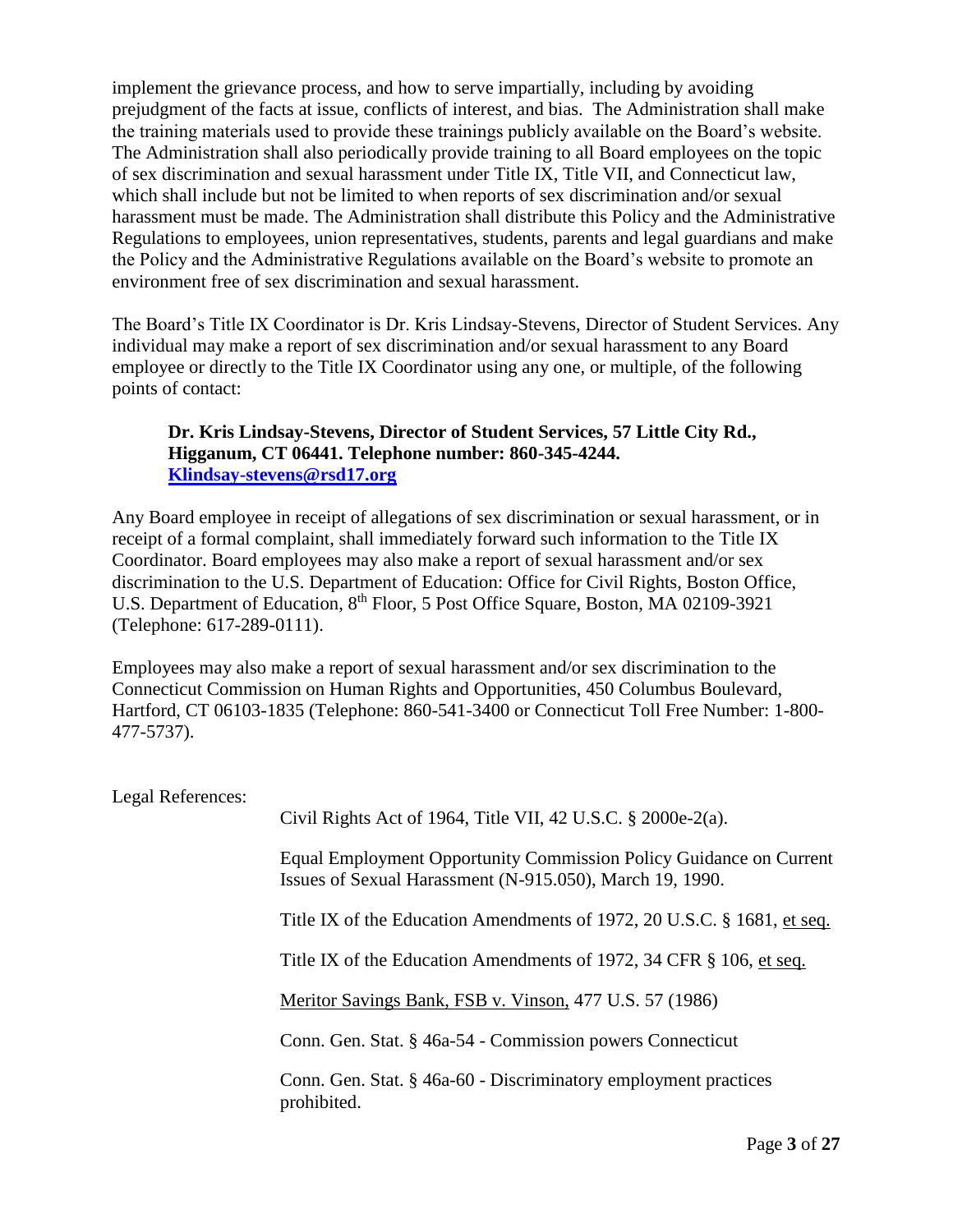Conn. Gen. Stat. § 46a-81c - Sexual orientation discrimination: Employment

Conn. Gen. Stat. § 10-153 - Discrimination on the basis of sex, gender identity or expression or marital status prohibited

Conn. Agencies Regs. §§ 46a-54-200 through § 46a-54-207

ADOPTED: November 15, 2011 REVISED: October 19, 2021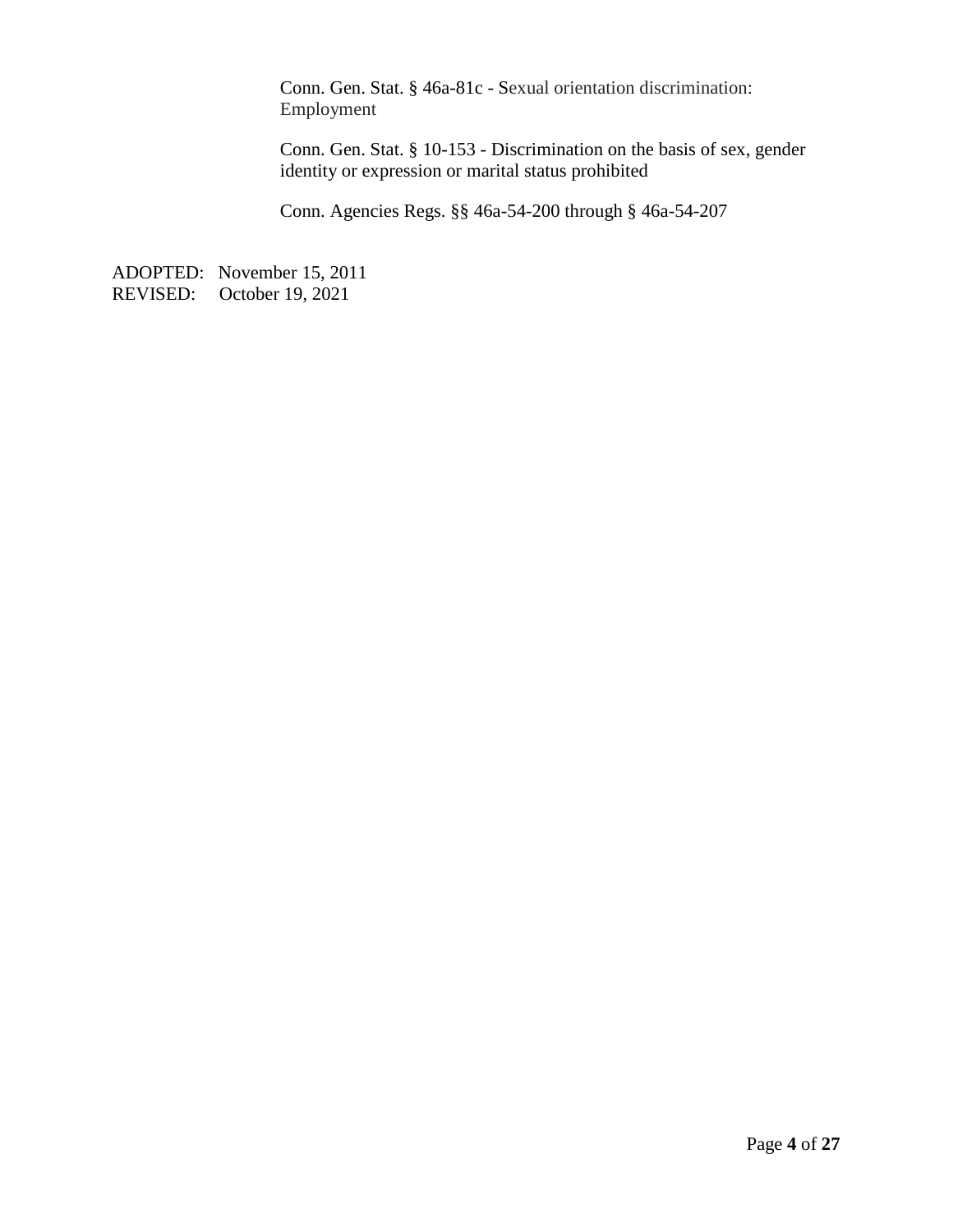# **Personnel 4218.113**

# **Series 4000 4118.113 R**

### **ADMINISTRATIVE REGULATIONS REGARDING THE PROHIBITION OF SEX DISCRIMINATION AND SEXUAL HARASSMENT (PERSONNEL)**

It is the policy of the Regional School District No. 17 Board of Education (the "Board") for the Regional School District 17 Schools (the "District") that any form of sex discrimination or sexual harassment is prohibited in the Board's education programs and activities, whether by students, Board employees or third parties subject to substantial control by the Board. Discrimination or harassment on the basis of sex includes discrimination or harassment on the basis of gender identity or sexual orientation. Students, District employees and third parties are expected to adhere to a standard of conduct that is respectful of the rights of students, District employees, and third parties. It is the policy of the Board to maintain a working environment free from harassment, insults or intimidation on the basis of an employee's sex and free from discrimination based on sex. Verbal or physical conduct by a supervisor or co-worker relating to an employee's sex that has the effect of creating an intimidating, hostile or offensive work environment, unreasonably interfering with the employee's work performance, or adversely affecting the employee's employment opportunities is prohibited.

Any employee or student who engages in conduct prohibited by the Board's Policy regarding the Prohibition of Sex Discrimination and Sexual Harassment (Personnel) shall be subject to disciplinary action. Any third party who engages in conduct prohibited by the Board's Policy regarding the Prohibition of Sex Discrimination and Sexual Harassment (Personnel) shall be subject to remedial measures, which may include exclusion from school property.

**Sex discrimination** occurs when a person, because of the person's sex, is denied participation in or the benefits of any education program or activity receiving federal financial assistance.

**Sexual harassment under Title IX** means conduct on the basis of sex that satisfies one or more of the following:

(1) An employee of the Board conditioning the provision of an aid, benefit, or service of the Board on an individual's participation in unwelcome sexual conduct (i.e., *quid pro quo)*; (2) Unwelcome conduct determined by a reasonable person to be so severe, pervasive, and objectively offensive that it effectively denies a person equal access to the District's education programs or activities; or

(3) "Sexual assault" as defined in 20 U.S.C.  $1092(f)(6)(A)(v)$ , "dating violence" as defined in 34 U.S.C. 12291(a)(10), "domestic violence" as defined in 34 U.S.C. 12291(a)(8), or "stalking" as defined in 34 U.S.C. 12291(a)(30). These definitions can be found in Appendix A of these Administrative Regulations.

**Sexual harassment under Title VII and Connecticut law** means unwelcome sexual advances, requests for sexual favors, and other verbal or physical conduct of a sexual nature when:

(1) Submission to such conduct is made either explicitly or implicitly a term or condition of an individual's employment;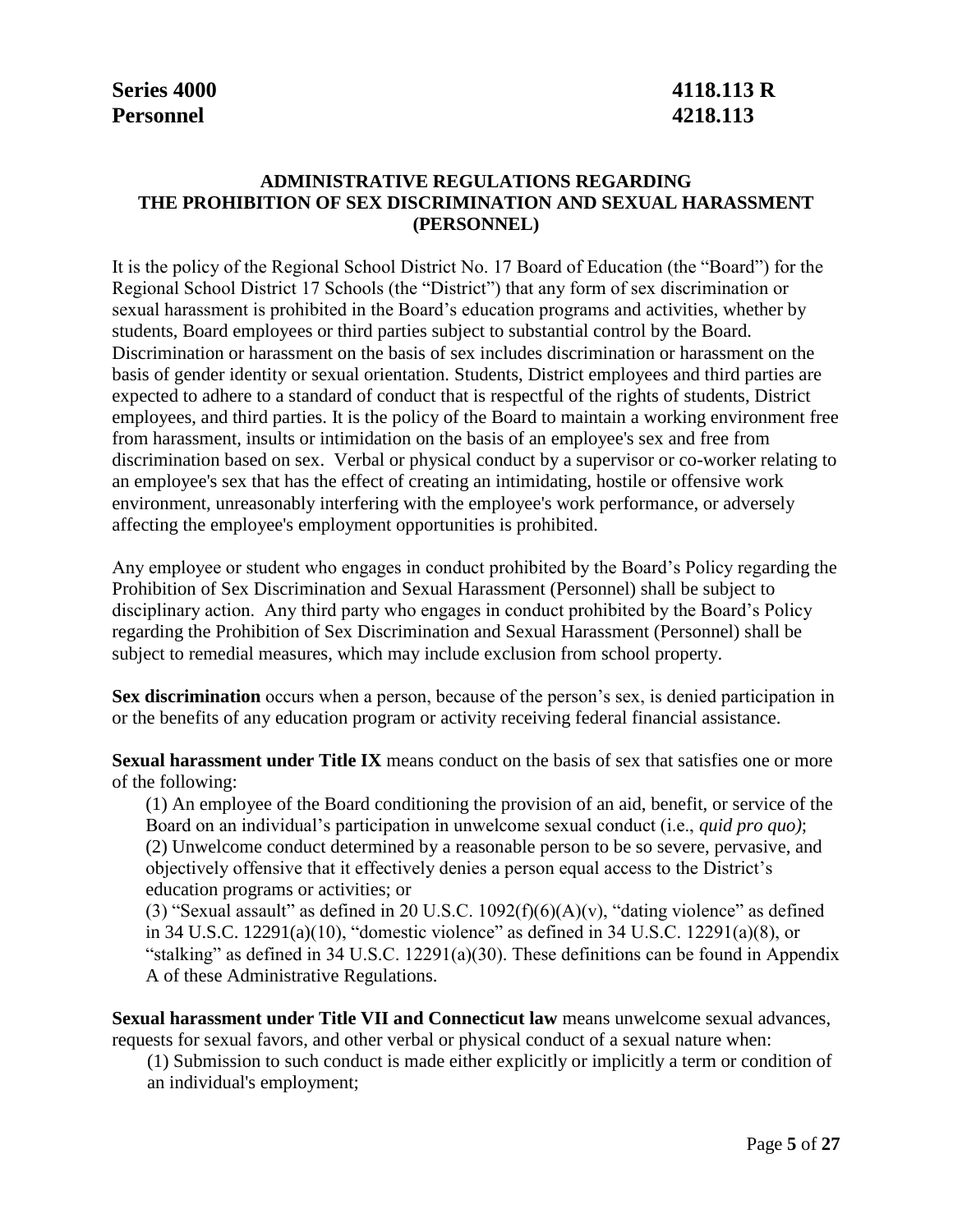(2) Submission to or rejection of such conduct by an individual is used as the basis for employment decisions affecting such individual; or

(3) Such conduct has the purpose or effect of unreasonably interfering with an individual's work performance or creating an intimidating, hostile, or offensive working environment.

Although not an exhaustive list, the following are other examples of conduct prohibited by the Board's Policy regarding the Prohibition of Sex Discrimination and Sexual Harassment (Personnel):

- 1. Unwelcome sexual advances from a co-worker or supervisor, such as unwanted hugs, touches, or kisses;
- 2. Unwelcome attention of a sexual nature, such as degrading, suggestive or lewd remarks or noises;
- 3. Dirty jokes, derogatory or pornographic posters, cartoons or drawings;
- 4. The threat or suggestion that continued employment advancement, assignment or earnings depend on whether or not the employee will submit to or tolerate harassment;
- 5. Circulating, showing, or exchanging emails, text messages, digital images or websites of a sexual nature;
- 6. Using computer systems, including email, instant messaging, text messaging, blogging or the use of social networking websites, or other forms of electronic communications, to engage in any conduct prohibited by the Board's Policy regarding the Prohibition of Sex Discrimination and Sexual Harassment (Personnel).

### **NOTICE OF THE TITLE IX COORDINATOR**

The District's Title IX Coordinator is **Dr. Kris Lindsay-Stevens, Director of Student Services**. Any individual may make a report of sex discrimination and/or sexual harassment to any District employee or directly to the Title IX Coordinator using any one, or multiple, of the following points of contact:

#### **Dr. Kris Lindsay-Stevens, Director of Student Services, 57 Little City Rd., Higganum, CT 06441. Telephone number: 860-345-4244. [Klindsay-stevens@rsd17.org](mailto:Klindsay-stevens@rsd17.org)**

Any District employee in receipt of allegations of sex discrimination or sexual harassment, or in receipt of a formal complaint, shall immediately forward such information to the Title IX Coordinator. The Title IX Coordinator manages the District's compliance with Title IX, Title VII and Connecticut law with respect to sexual harassment and/or sex discrimination and is an available resource to anyone seeking information or wishing to file a formal complaint of same. When a student, District employee, or other participant in the District's programs and activities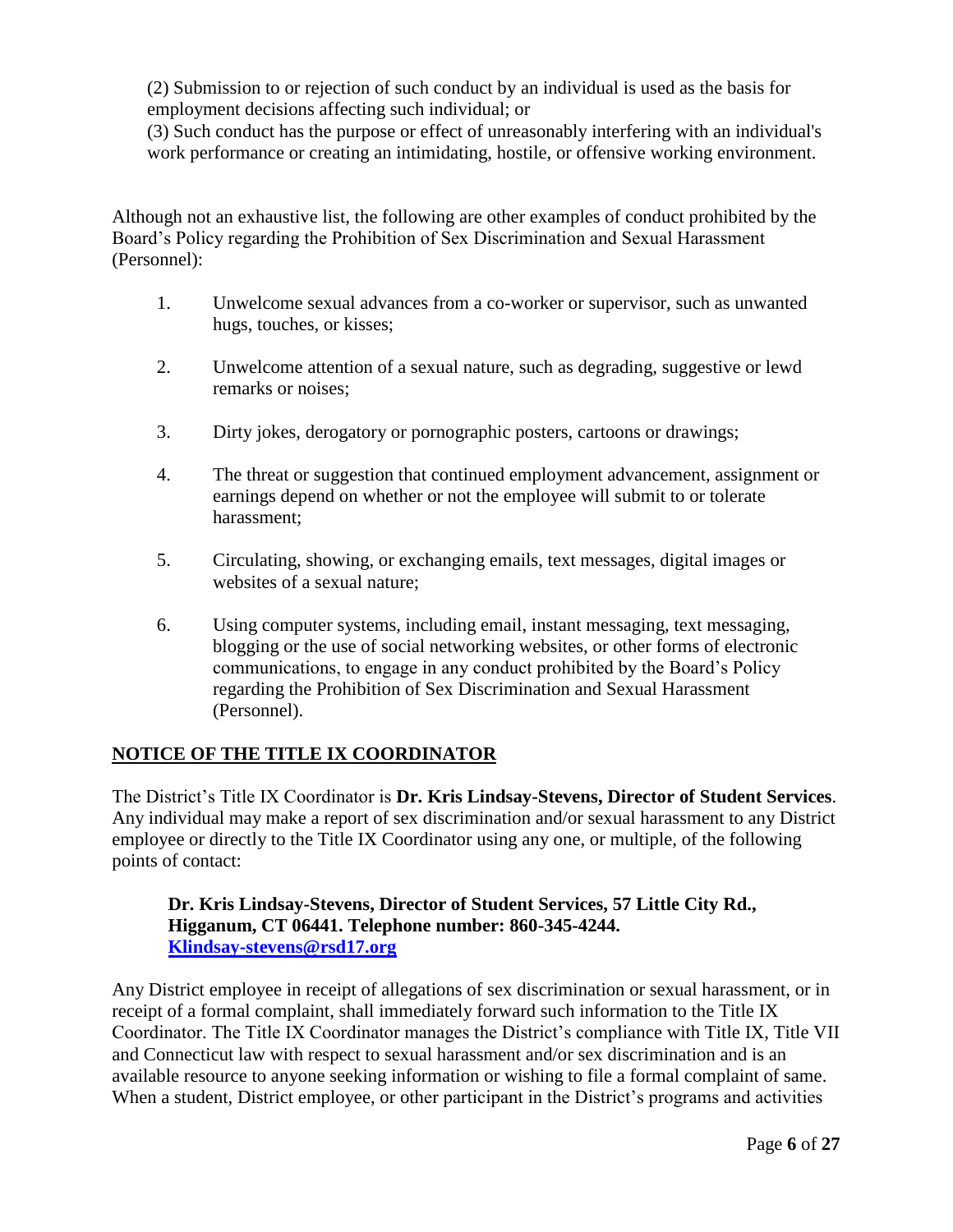feels that such person has been subjected to discrimination on the basis of sex in any District program or activity, including without limitation being subjected to sexual harassment, such person may contact the Title IX Coordinator or utilize the Title IX, Title VII and Connecticut law grievance systems set forth herein to bring concerns forward for the purpose of obtaining a prompt and equitable resolution.

### **EXPLANATION OF COMPLAINT PROCESS AND PROCEDURE**

The federal regulations implementing Title IX require the adoption and publication of two separate grievance systems: a grievance process for complaints of sex discrimination involving allegations of sexual harassment and grievance procedures for complaints of sex discrimination that are not sexual harassment. Accordingly, the Administration will process any complaints of sex discrimination involving allegations of sexual harassment, as defined above, pursuant to the **grievance process** set forth in Section I of these regulations. The Administration will process any complaints of sex discrimination that are not sexual harassment pursuant to the **grievance procedures** set forth in Section II of these regulations.

The District will keep confidential the identity of any individual who has a made a report or complaint of sex discrimination, including any individual who has made a report or filed a formal complaint of sexual harassment, any complainant, any individual who has been reported to be the perpetrator of sex discrimination, any respondent, and any witness, except as may be permitted by the Family Educational Rights and Privacy Act (FERPA), or as required by law, or to carry out the purposes of these Administrative Regulations, including the conduct of any investigation, hearing, or judicial proceeding arising from these Administrative Regulations.

The obligation to comply with Title IX is not obviated or alleviated by the FERPA.

### **SECTION I. GRIEVANCE PROCESS FOR COMPLAINTS OF SEXUAL HARASSMENT UNDER TITLE IX**

### A. Definitions

- **Bias** occurs when it is proven that the Title IX Coordinator, investigator(s), and/or decision-maker(s) demonstrate actual bias, rather than the appearance of bias. Actual bias includes, but is not limited to, demonstrated personal animus against the respondent or the complainant and/or prejudgment of the facts at issue in the investigation.
- **Complainant** means an individual who is alleged to be the victim of conduct that could constitute sexual harassment.
- A **conflict of interest** occurs when it is proven that the Title IX Coordinator, investigator(s), and/or decision-maker(s) have personal, financial and/or familial interests that affected the outcome of the investigation.
- **Consent** means an active, clear and voluntary agreement by a person to engage in sexual activity with another person (also referred to hereafter as "affirmative consent").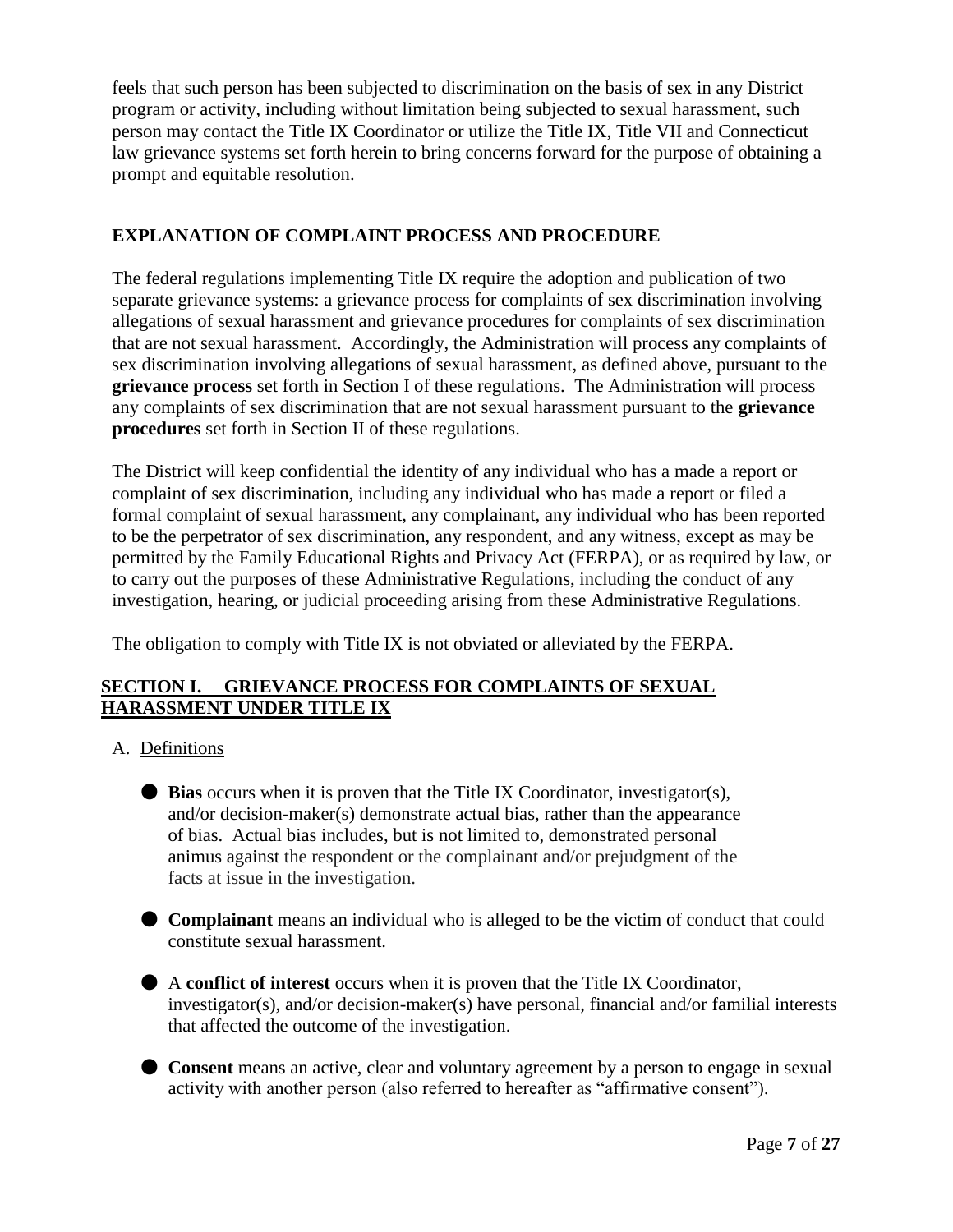For the purposes of an investigation conducted pursuant to these Administrative Regulations, the following principles shall be applied in determining whether consent for sexual activity was given and/or sustained:

A. Affirmative consent is the standard used in determining whether consent to engage in sexual activity was given by all persons who engaged in the sexual activity.

B. Affirmative consent may be revoked at any time during the sexual activity by any person engaged in the sexual activity.

C. It is the responsibility of each person engaging in sexual activity to ensure that the person has the affirmative consent of all persons engaged in the sexual activity to engage in the sexual activity and that the affirmative consent is sustained throughout the sexual activity.

D. It shall not be a valid excuse to an alleged lack of affirmative consent that the respondent to the alleged violation believed that the complainant consented to the sexual activity:

(i) because the respondent was intoxicated or reckless or failed to take reasonable steps to ascertain whether the complainant affirmatively consented, or

(ii) if the respondent knew or should have known that the complainant was unable to consent because such individual was unconscious, asleep, unable to communicate due to a mental or physical condition, unable to consent due to the age of the individual or the age difference between the individual and the respondent, or incapacitated due to the influence of drugs, alcohol or medication.

E. The existence of a past or current dating or sexual relationship between the complainant and the respondent, in and of itself, shall not be determinative of a finding of consent.

● For purposes of investigations and complaints of sexual harassment, **education program or activity** includes locations, events, or circumstances over which the Board exercises substantial control over both the respondent and the context in which the sexual harassment occurs.

● **Employee** means (A) a teacher, substitute teacher, school administrator, school superintendent, guidance counselor, school counselor, psychologist, social worker, nurse, physician, school paraprofessional or coach employed by the Board or working in a public elementary, middle or high school; or (B) any other individual who, in the performance of the individual's duties, has regular contact with students and who provides services to or on behalf of students enrolled in a public elementary, middle or high school, pursuant to a contract with the Board.

**• Formal complaint** means a document filed by a complainant or signed by the Title IX Coordinator alleging sexual harassment (as defined under Title IX) against a respondent and requesting that the Administration investigate the allegation of sexual harassment. A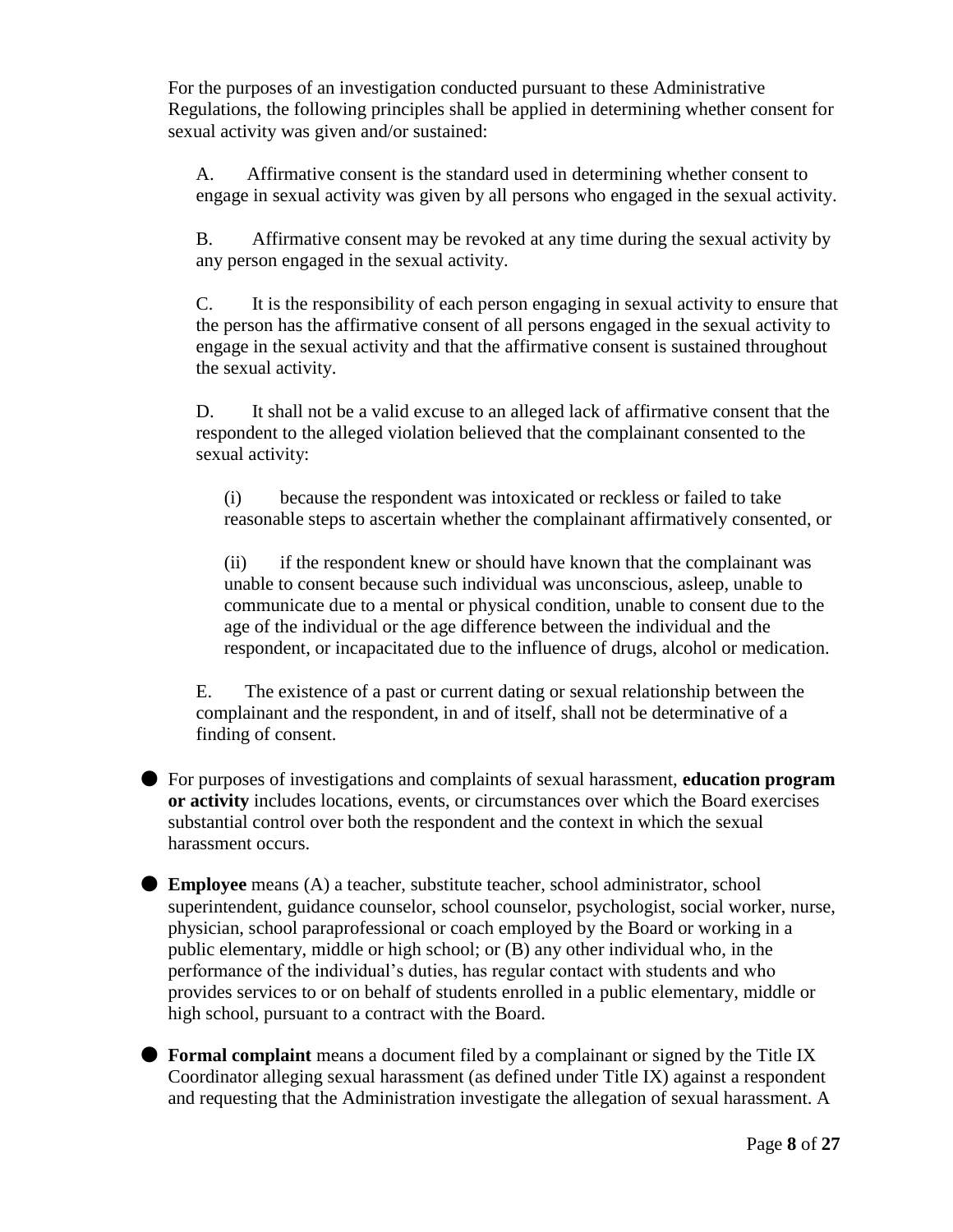"document filed by a complainant" means a document or electronic submission that contains the complainant's physical or digital signature, or otherwise indicates that the complainant is the person filing the formal complaint.



● **Respondent** means an individual who has been alleged to be the perpetrator of conduct that could constitute sexual harassment.

● **School days** means the days that school is in session as designated on the calendar posted on the Board's website. In its discretion, and when equitably applied and with proper notice to the parties, the District may consider business days during the summer recess as "school days" if such designation facilitates the prompt resolution of the grievance process.

● **Supportive measures** means non-disciplinary, non-punitive individualized services offered as appropriate, as reasonably available, and without fee or charge to the complainant or the respondent before or after the filing of a formal complaint or where no formal complaint has been filed. Such measures are designed to restore or preserve equal access to the District's education program or activity without unreasonably burdening the other party, including measures designed to protect the safety of all parties or the District's educational environment, or deter sexual harassment. Supportive measures may include counseling, extensions of deadlines or other course-related adjustments, modifications of work or class schedules, mutual restrictions on contact between the parties, increased security and monitoring, and other similar measures.

#### B. Reporting Sexual Harassment

- 1. It is the express policy of the Board to encourage victims of sexual harassment to report such claims. Any person may report sexual harassment (whether or not the person reporting is the person alleged to be the victim of conduct that could constitute sexual harassment), in person, by mail, by telephone, or by electronic mail, using the contact information listed for the Title IX Coordinator. If the District receives notice of sexual harassment or alleged sexual harassment against a person in the District's education program or activity, the Title IX Coordinator will promptly contact the complainant to discuss the availability of supportive measures, whether or not the complainant files a formal complaint, and will consider the complainant's wishes with respect to such measures. If the complainant has yet to file a formal complaint, the Title IX Coordinator will explain to the complainant the process for doing so.
- 2. The District will treat complainants and respondents equitably. A respondent is presumed not responsible for the alleged conduct and a determination regarding responsibility will be made at the conclusion of the grievance process if a formal complaint is filed. Nothing in these Administrative Regulations shall preclude the District from placing an employee respondent on administrative leave during the pendency of the grievance process. Further, nothing in these Administrative Regulations shall limit or preclude the District from removing a respondent from the District's education program or activity on an emergency basis, provided that the District undertakes an individualized safety and risk analysis, and determines that an immediate threat to the physical health or safety of any student or other individual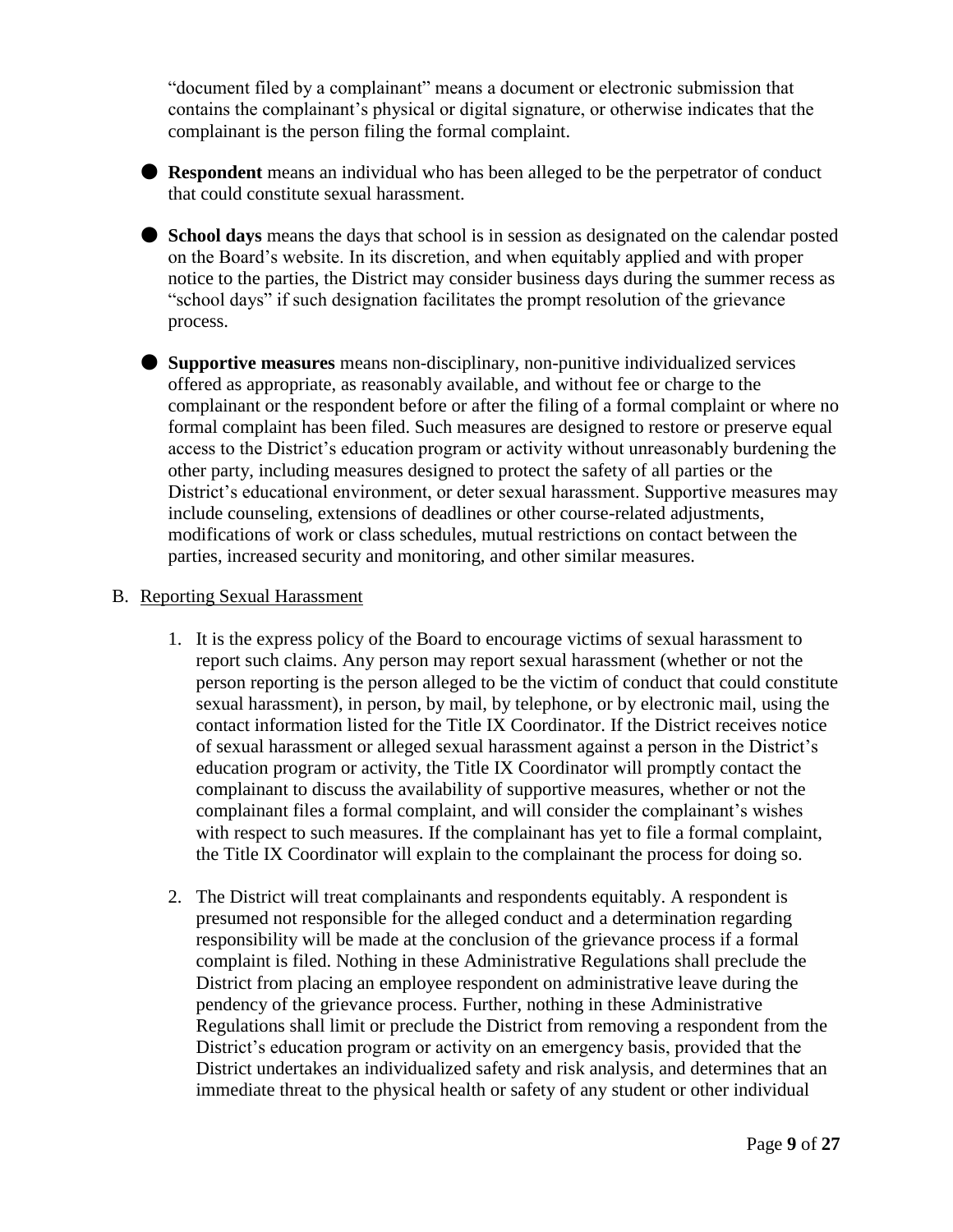arising from the allegations of sexual harassment justifies removal. If a respondent is removed on an emergency basis, the District shall provide the respondent with notice and an opportunity to challenge the decision immediately following the removal.

#### C. Formal Complaint and Grievance Process

- 1. A formal complaint may be filed with the Title IX Coordinator in person, by mail, or by electronic mail, by using the contact information listed for the Title IX Coordinator. At the time of filing a formal complaint, a complainant must be participating in or attempting to participate in the District's education programs or activity. A formal complaint may be signed by the Title IX Coordinator. If the formal complaint being filed is against the Title IX Coordinator, the formal complaint should be filed with the Superintendent. If the formal complaint being filed is against the Superintendent, the formal complaint should be filed with the Board Chair, who will then retain an independent investigator to investigate the matter.
- 2. The District may consolidate formal complaints as to allegations of sexual harassment against more than one respondent, or by more than one complainant against one or more respondents, or by one party against the other party, where the allegations of sexual harassment arise out of the same facts or circumstances. If possible, formal complaints should be filed within ten (10) school days of the alleged occurrence in order to facilitate the prompt and equitable resolution of such claims. The District will attempt to complete the formal grievance process within ninety (90) school days of receiving a formal complaint. This timeframe may be temporarily delayed or extended in accordance with Subsection G of this Section.
- 3. Upon receipt of a formal complaint, if the Title IX Coordinator has not already discussed the availability of supportive measures with the complainant, the Title IX Coordinator will promptly contact the complainant to discuss the availability of such measures and consider the complainant's wishes with respect to them. The Title IX Coordinator or designee may also contact the respondent, separately from the complainant, to discuss the availability of supportive measures for the respondent. The District will maintain as confidential any supportive measures provided to the complainant or respondent, to the extent that maintaining such confidentiality would not impair the ability of the District to provide such supportive measures.
- 4. Within ten (10) school days of receiving a formal complaint, the District will provide the known parties with written notice of the allegations potentially constituting sexual harassment under Title IX and a copy of this grievance process. The written notice must also include the following:
	- i. The identities of the parties involved in the incident, if known;
	- ii. The conduct allegedly constituting sexual harassment as defined above;
	- iii. The date and the location of the alleged incident, if known;
	- iv. A statement that the respondent is presumed not responsible for the alleged conduct and that a determination regarding responsibility is made at the conclusion of the grievance process;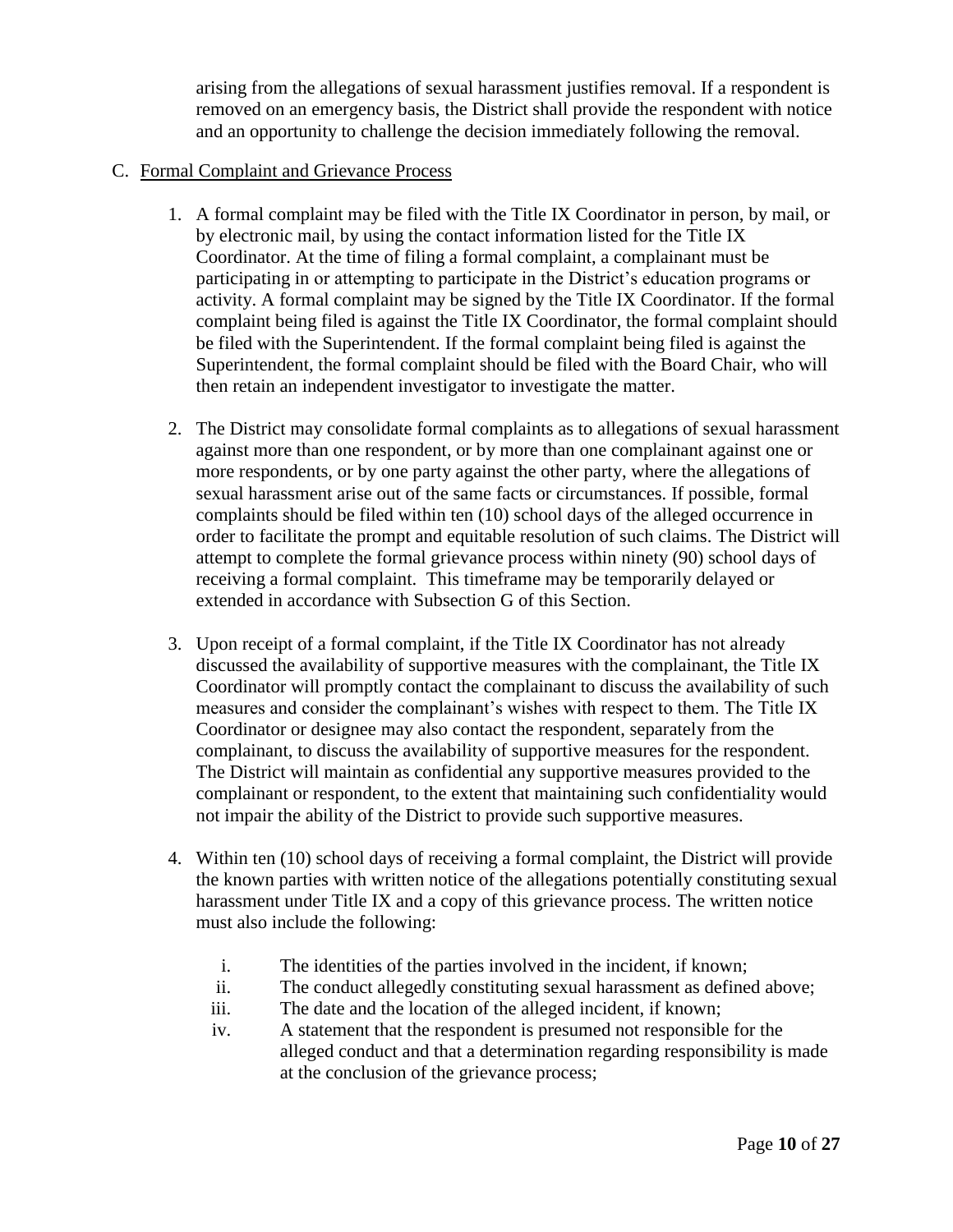- v. A statement that the parties may have an advisor of their choice, who may be, but is not required to be, an attorney, and may inspect and review evidence; and
- vi. A statement of any provision in the District's policies that prohibits knowingly making false statements or knowingly submitting false information during the grievance process.

If, in the course of an investigation, the District decides to investigate allegations about the complainant or respondent that are not included in the written notice, the District must provide notice of the additional allegations to the parties whose identities are known.

- 5. The parties may have an advisor of their choice accompany them during any grievance proceeding at which the party's attendance is required. The District may, in its discretion, establish certain restrictions regarding the extent to which an advisor may participate in the proceedings. If any such restrictions are established, they will be applied equally to all parties.
- 6. The Title IX Coordinator will, as applicable, promptly commence an investigation of the formal complaint, designate a school administrator to promptly investigate the formal complaint, or dismiss the formal complaint in accordance with Subsection F of this Section. The standard of evidence to be used to determine responsibility is the preponderance of the evidence standard (i.e., more likely than not). The burden of proof and the burden of gathering evidence sufficient to reach a determination regarding responsibility rest on the District and not on the parties.
- 7. The parties will be given an equal opportunity to discuss the allegations under investigation with the investigator(s) and are permitted to gather and present relevant evidence. This opportunity includes presenting witnesses, including fact and expert witnesses, and other inculpatory and exculpatory evidence. Credibility determinations will not be based on a person's status as a complainant, respondent, or witness. The District will provide to a party whose participation is invited or expected (including a witness) written notice of the date, time, location, participants, and purpose of all hearings (if applicable), investigative interviews, or other meetings, with sufficient time for the party to prepare to participate.
- 8. Both parties will be given an equal opportunity to inspect and review any evidence obtained as part of the investigation that is directly related to the allegations raised in the formal complaint, including the evidence upon which the District does not intend to rely in reaching a determination regarding responsibility and inculpatory or exculpatory evidence whether obtained from a party or other source, so that each party can meaningfully respond to the evidence prior to the conclusion of the investigation. Prior to completion of the investigative report, the District will send to each party and the party's advisor, if any, the evidence subject to inspection and review in an electronic format or a hard copy, and the parties will have ten (10) school days to submit a written response, which the investigator(s) will consider prior to completion of the investigative report, as described in Paragraph 9 of this Subsection.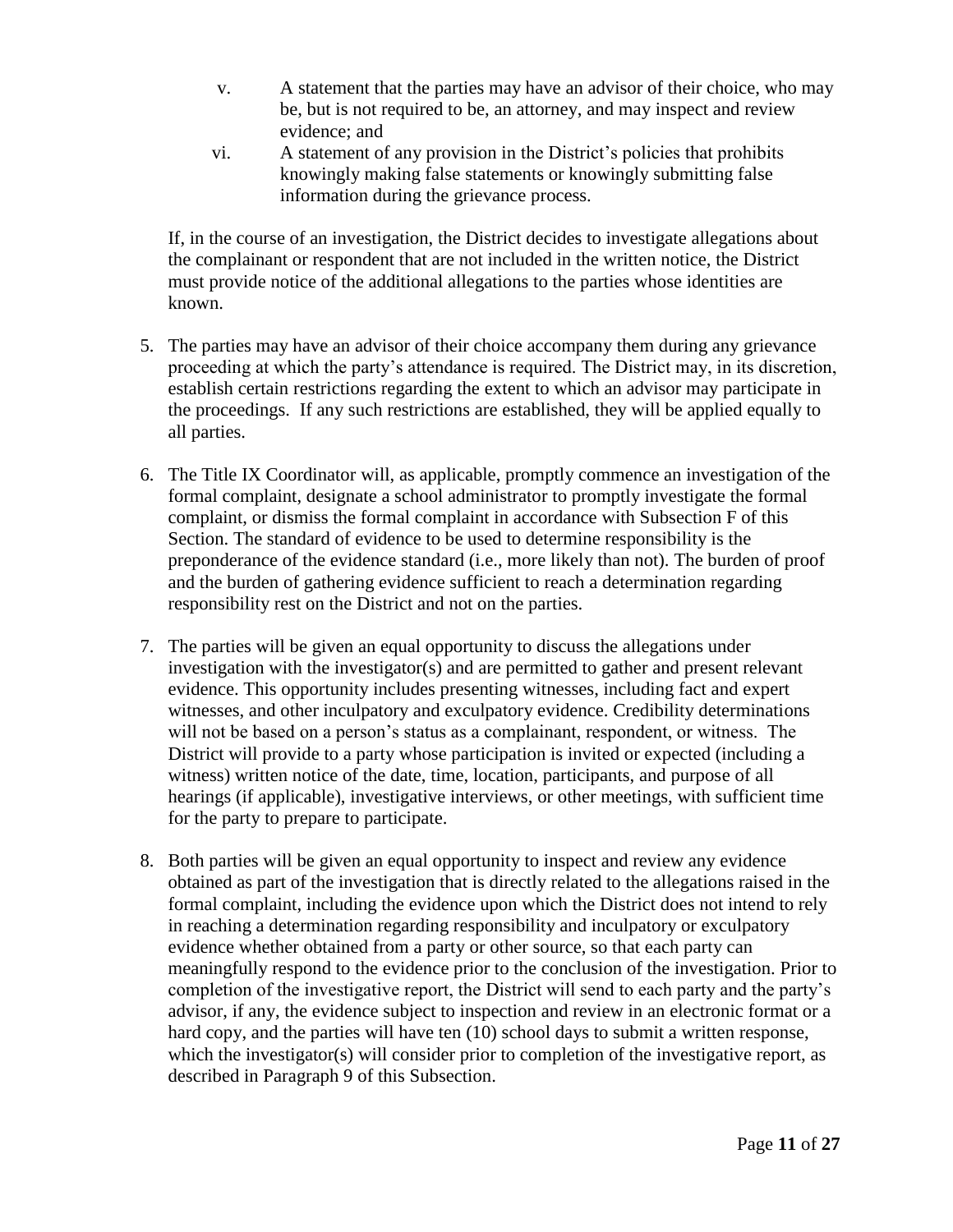- 9. The investigator(s) will create an investigative report that fairly summarizes relevant evidence. The investigator(s) will send the investigative report, in an electronic format or hard copy, to each party and to each party's advisor for their review and written response at least ten (10) school days prior to the time a determination regarding responsibility is made.
- 10. The Superintendent will appoint a decision-maker(s), who shall be a District employee or third-party contractor and who shall be someone other than the Title IX Coordinator or investigator(s). If the formal complaint filed is against the Superintendent, the Board Chair shall appoint the decision-maker, who shall be someone other than the Title IX Coordinator or investigator(s). The investigator(s) and the decision-maker(s) shall not discuss the investigation's facts and/or determination while the formal complaint is pending. The decision-maker(s) will afford each party the opportunity to submit written, relevant questions that a party wants asked of any party or witness, provide each party with the answers, and allow for additional, limited follow-up questions from each party. Questions and evidence about the complainant's sexual predisposition or prior sexual behavior are not relevant, unless such questions and evidence about the complainant's prior sexual behavior are offered to prove that someone other than the respondent committed the conduct alleged by the complainant, or if the questions and evidence concern specific incidents of the complainant's prior sexual behavior with respect to the respondent and are offered to prove consent. The decision-maker(s) will explain to the party proposing the questions any decisions to exclude a question as not relevant.
- 11. The decision-maker(s) will issue a written determination regarding responsibility. To reach this determination, the decision-maker must apply the preponderance of the evidence standard. The written determination will include: (1) identification of the allegations potentially constituting sexual harassment; (2) a description of the procedural steps taken from the receipt of the formal complaint through the determination, including any notifications to the parties, interviews with parties and witnesses, site visits, methods used to gather other evidence, and hearings held; (3) findings of fact supporting the determination; (4) conclusions regarding the application of the District's code of conduct to the facts; (5) a statement of, and rationale for, the result as to each allegation, including a determination regarding responsibility, any disciplinary sanctions the District will impose on the respondent, and whether remedies designed to restore or preserve equal access to the District's education program or activity will be provided by the District to the complainant; and (6) the District's procedures and permissible bases for the complainant and respondent to appeal. If the respondent is found responsible for violating the Board's Policy regarding the Prohibition of Sex Discrimination and Sexual Harassment (Personnel), the written determination shall indicate whether the respondent engaged in sexual harassment as defined by the Board's Policy and these Administrative Regulations. The written determination will be provided to both parties simultaneously.
- 12. Student respondents found responsible for violating the Board's Policy regarding the Prohibition of Sex Discrimination and Sexual Harassment (Personnel) may be subject to discipline up to and including expulsion. Employee respondents found responsible for violating the Board's Policy regarding the Prohibition of Sex Discrimination and Sexual Harassment (Personnel) may be subject to discipline up to and including termination of employment. Other respondents may be subject to exclusion from the District's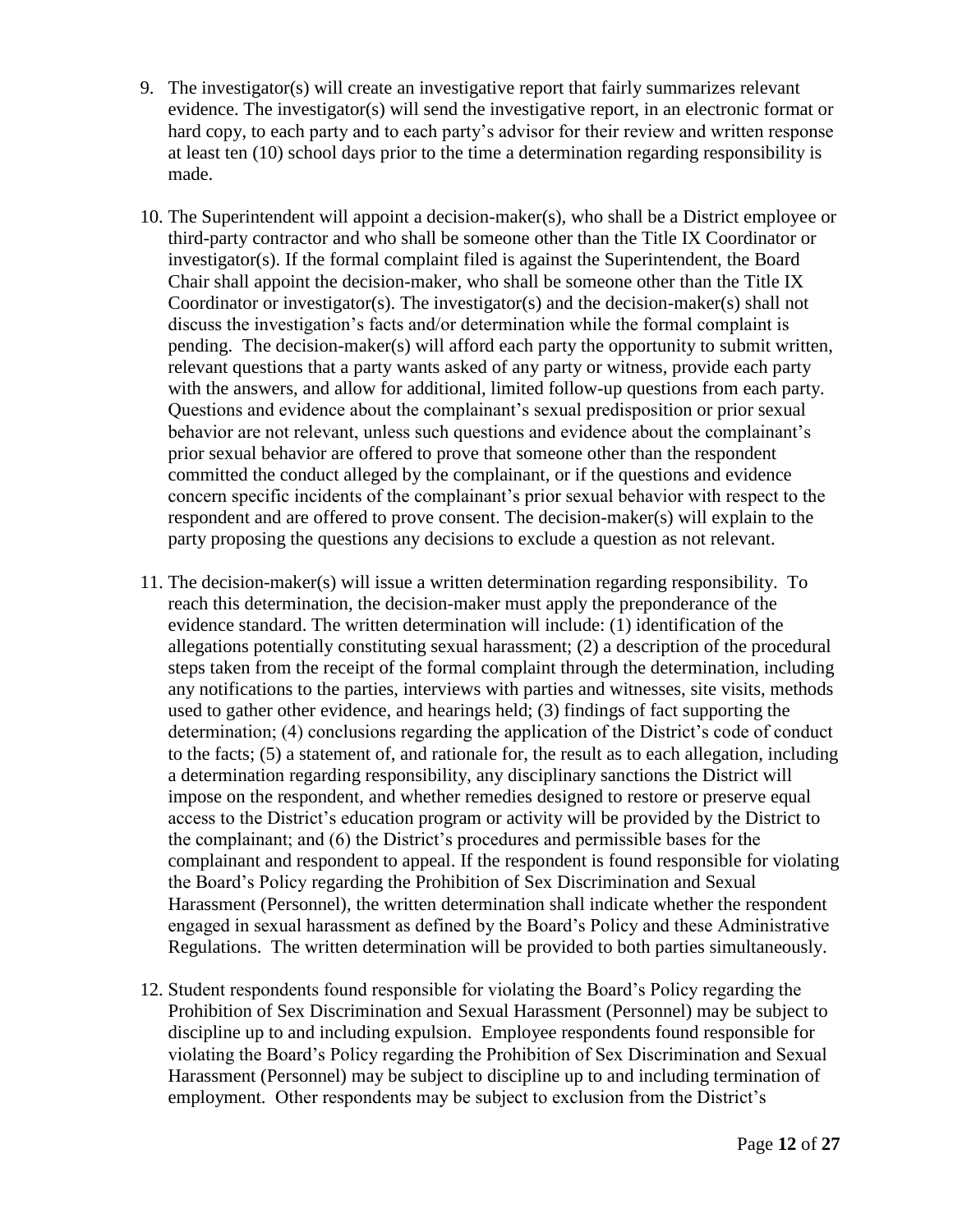programs, activities and/or property. In appropriate circumstances, the District may make a criminal referral. Remedies will be designed to restore or preserve equal access to the District's education programs or activities.

13. After receiving notification of the decision-maker(s)' decision, or after receiving notification that the District dismissed a formal complaint or any allegation therein, both complainant and respondent may avail themselves of the appeal process set forth in Section E of this Section.

#### D. Informal Resolution

At any time prior to reaching a determination regarding responsibility, but only after the filing of a formal complaint, the District may suggest to the parties the possibility of facilitating an informal resolution process, such as mediation, to resolve the formal complaint without the need for a full investigation and adjudication. If it is determined that an informal resolution may be appropriate, the Title IX Coordinator or designee will consult with the parties.

Prior to facilitating an informal resolution to a formal complaint, the Title IX Coordinator or designee will provide the parties with written notice disclosing the sexual harassment allegations, the requirements of an informal resolution process, and any consequences from participating in the informal resolution process. Upon receipt of this document, complainants and respondents have five (5) school days to determine whether they consent to participation in the informal resolution. The District must obtain voluntary, written consent to the informal resolution process from both parties.

Prior to agreeing to any resolution, any party has the right to withdraw from the informal resolution process and resume the grievance process with respect to the formal complaint. If a satisfactory resolution is reached through this informal process, the matter will be considered resolved. If these efforts are unsuccessful, the formal grievance process will continue.

Nothing in this section precludes an employee from filing a complaint of retaliation for matters related to an informal resolution, nor does it preclude either party from filing complaints based on conduct that is alleged to occur following the District's facilitation of the informal resolution.

An informal resolution is not permitted to resolve allegations that an employee sexually harassed a student.

### E. Appeal Process

After receiving notification of the decision-maker(s)' decision, or after receiving notification that the District dismissed a formal complaint or any allegation therein, both complainant and respondent have five (5) school days to submit a formal letter of appeal to the Title IX Coordinator specifying the grounds upon which the appeal is based. Upon receipt of an appeal, the Superintendent shall appoint a decision-maker(s) for the appeal, who shall be someone other than the Title IX Coordinator, investigator(s) or initial decision-maker(s).

Appeals will be appropriate only in the following circumstances: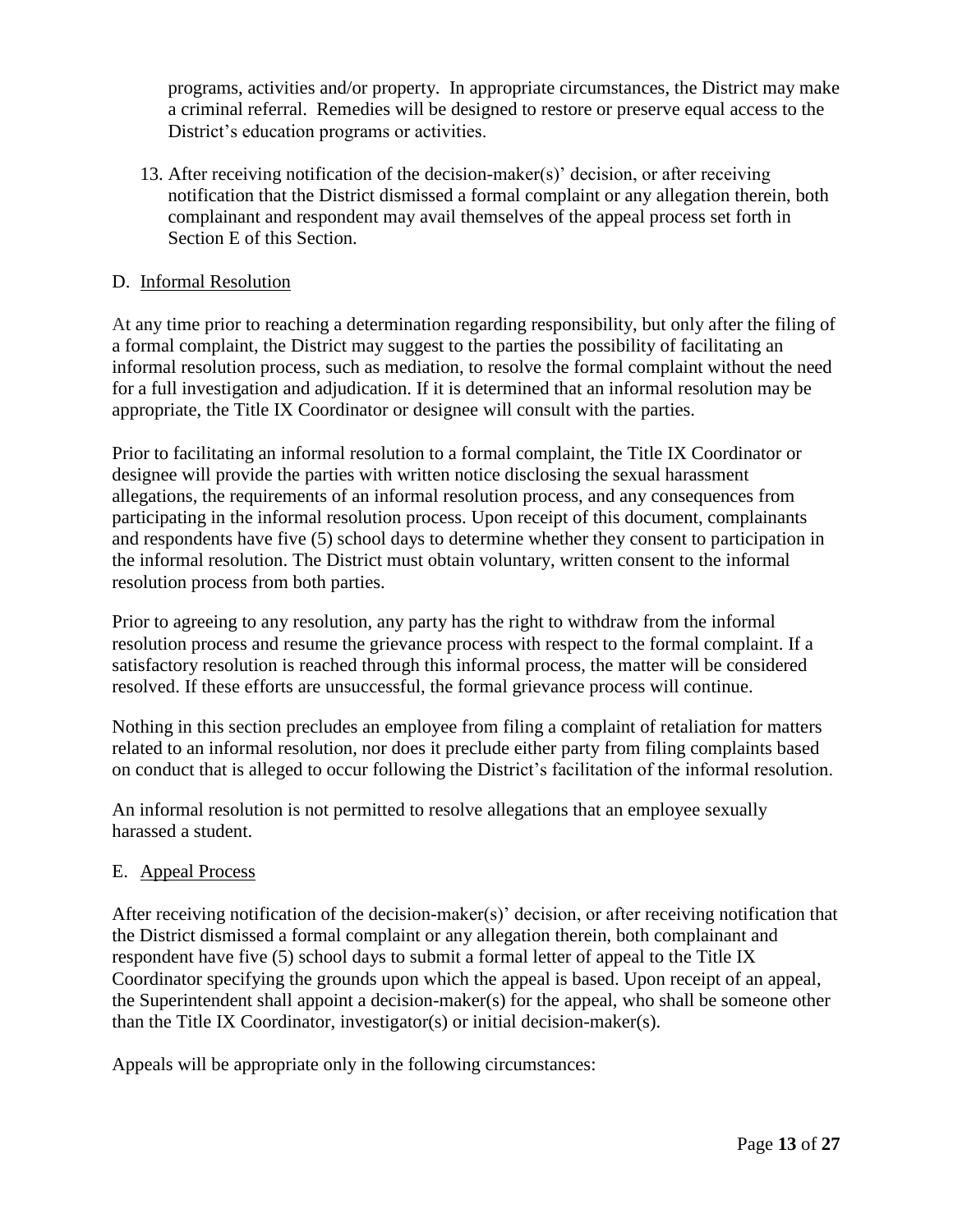- new evidence that was not reasonably available at the time the determination regarding responsibility or dismissal was made, that could affect the outcome of the matter;
- procedural irregularity that affected the outcome of the matter;
- $\bullet$  the Title IX Coordinator, investigator(s), and/or decision-maker(s) had a conflict of interest or bias for or against complainants or respondents generally or the individual complainant or respondent that affected the outcome of the matter. A conflict of interest or bias does not exist solely because the Title IX Coordinator, investigators(s), and/or decision-maker(s) previously worked with or disciplined the complainant or respondent.

The District will provide the other party with written notice of such appeal. The appealing party will then have ten (10) school days to submit to the decision-maker(s) for the appeal a written statement in support of, or challenging, the outcome of the grievance process. The decisionmaker(s) for the appeal will provide the appealing party's written statement to the other party. The other party will then have ten (10) school days to submit to the decision-maker for the appeal a written statement in support of, or challenging, the outcome of the grievance process. The decision-maker(s) for the appeal, in their discretion, will determine any additional necessary and appropriate procedures for the appeal.

After considering the parties' written statements, the decision-maker(s) for the appeal will provide a written decision. The decision-maker(s) for the appeal will attempt to issue the written decision within thirty (30) school days of receipt of all written statements from the parties. If it is found that one of the bases for appeal exists, the decision-maker(s) for the appeal will issue an appropriate remedy.

Supportive measures for either or both parties may be continued throughout the appeal process.

### F. Dismissal of a Formal Complaint

The Title IX Coordinator shall dismiss any formal complaint that, under Title IX, 1) would not constitute sexual harassment as defined under Title IX even if proved, 2) did not occur in the District's education program or activity, or 3) did not occur against a person in the United States. Such dismissal does not preclude action under another Board policy.

The District may dismiss a formal complaint or any allegations therein, if at any time during the investigation or hearing a complainant notifies the Title IX Coordinator in writing that 1) the complainant would like to withdraw the formal complaint or any allegations therein; 2) the respondent is no longer enrolled or employed in the District; or 3) specific circumstances prevent the District from gathering evidence sufficient to reach a determination as to the formal complaint or allegations therein.

Upon a dismissal, the District will promptly and simultaneously send written notice of the dismissal and reason(s) therefor to each party. Either party can appeal from the District's dismissal of a formal complaint or any allegations therein using the appeals procedure.

In the event a formal complaint is dismissed prior to the issuance of a decision under Title IX, the Title IX Coordinator shall determine if the allegations of sexual harassment shall proceed through the grievance procedures identified in Section II of these Administrative Regulations for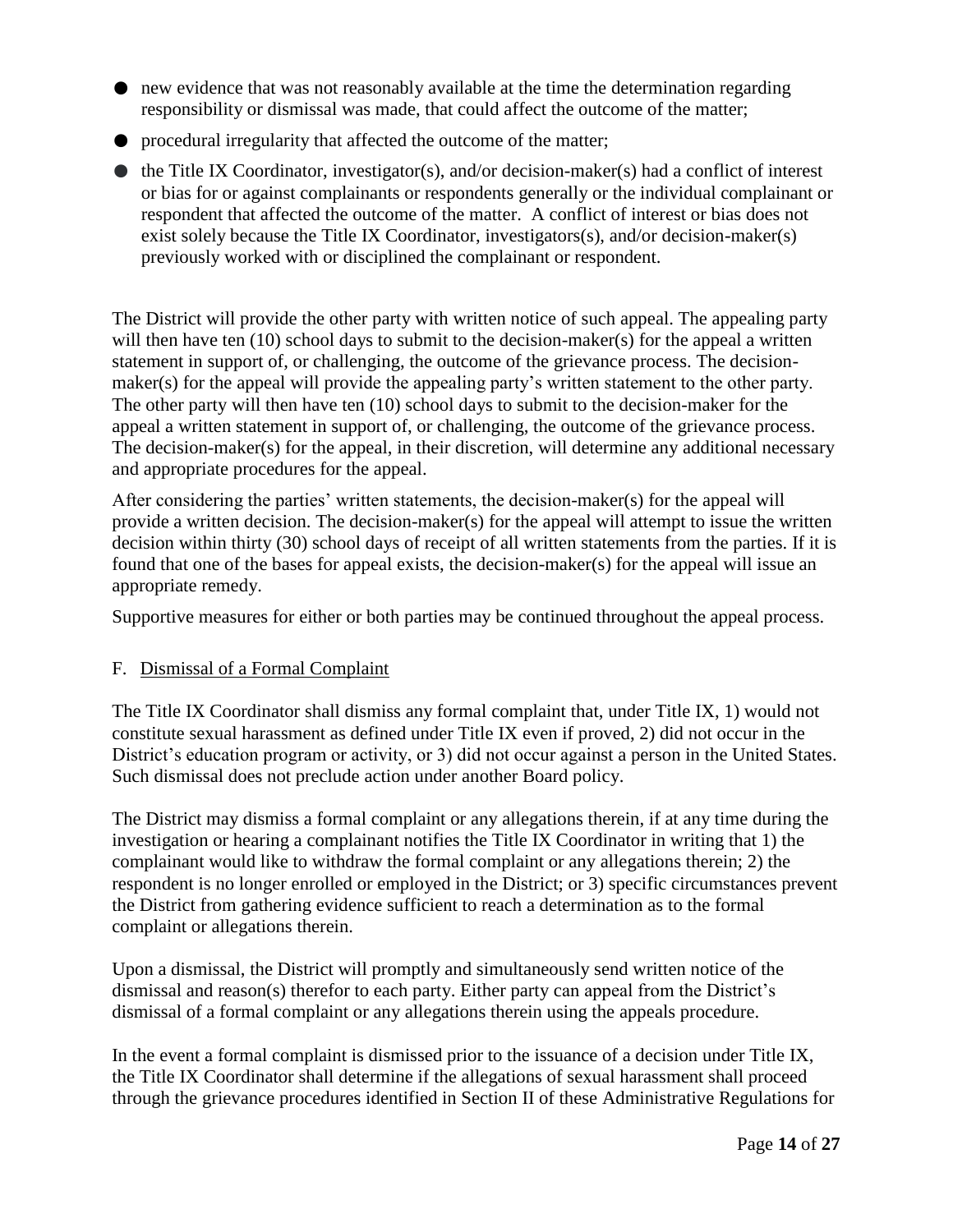claims of sex discrimination for consideration as to whether the allegations constitute sexual harassment under Title VII or Connecticut law.

A dismissal pursuant to this section does not preclude action by the District under the Student Discipline policy, Code of Conduct for students/or and employees, or any other applicable rule, policy, and/or collective bargaining agreement.

#### G. Miscellaneous

- 1. Any timeframe set forth in these Administrative Regulations may be temporarily delayed or extended for good cause. Good cause may include, but is not limited to, considerations such as the absence or illness of a party, a party's advisor, or a witness; concurrent law enforcement activity; concurrent activity by the Department of Children and Families; or the need for language assistance or accommodation of disabilities. If any timeframe is altered on a showing of good cause, written notice will be provided to each party with the reasons for the action.
- 2. If a sexual harassment complaint raises a concern about discrimination or harassment on the basis of any other legally protected classification (such as race, religion, color, national origin, age, or disability), the Title IX Coordinator or designee shall make a referral to other appropriate personnel within the District (e.g. Section 504 Coordinator, etc.), so as to ensure that any such investigation complies with the requirements of policies regarding nondiscrimination.
- 3. If the sexual harassment complaint results in reasonable cause to suspect or believe that a child has been abused or neglected, has had a nonaccidental physical injury, or injury which is at variance with the history given of such injury, is placed at imminent risk of serious harm, or that a student has been sexually assaulted by a school employee, then, the person to whom the complaint is given or who receives such information shall report such matters in accordance with the Board's policy on the Reports of Suspected Child Abuse or Neglect of Children.
- 4. Retaliation against any individual who complains pursuant to the Board's Policy regarding the Prohibition of Sex Discrimination and Sexual Harassment (Personnel) and these Administrative Regulations is strictly prohibited. Neither the District nor any other person may intimidate, threaten, coerce, or discriminate against any individual for the purpose of interfering with any right or privilege secured by Title IX or these Administrative Regulations, or because the individual has made a report or complaint, testified, assisted, or participated or refused to participate in any manner in an investigation, proceeding, or hearing under these Administrative Regulations. The District will take actions designed to prevent retaliation. Complaints alleging retaliation may be filed according to the grievance procedures for sex discrimination described herein.
- 5. The District will maintain for a period of seven (7) years records of:
	- i. Each sexual harassment investigation including any determination regarding responsibility, any disciplinary sanctions imposed on the respondent, and any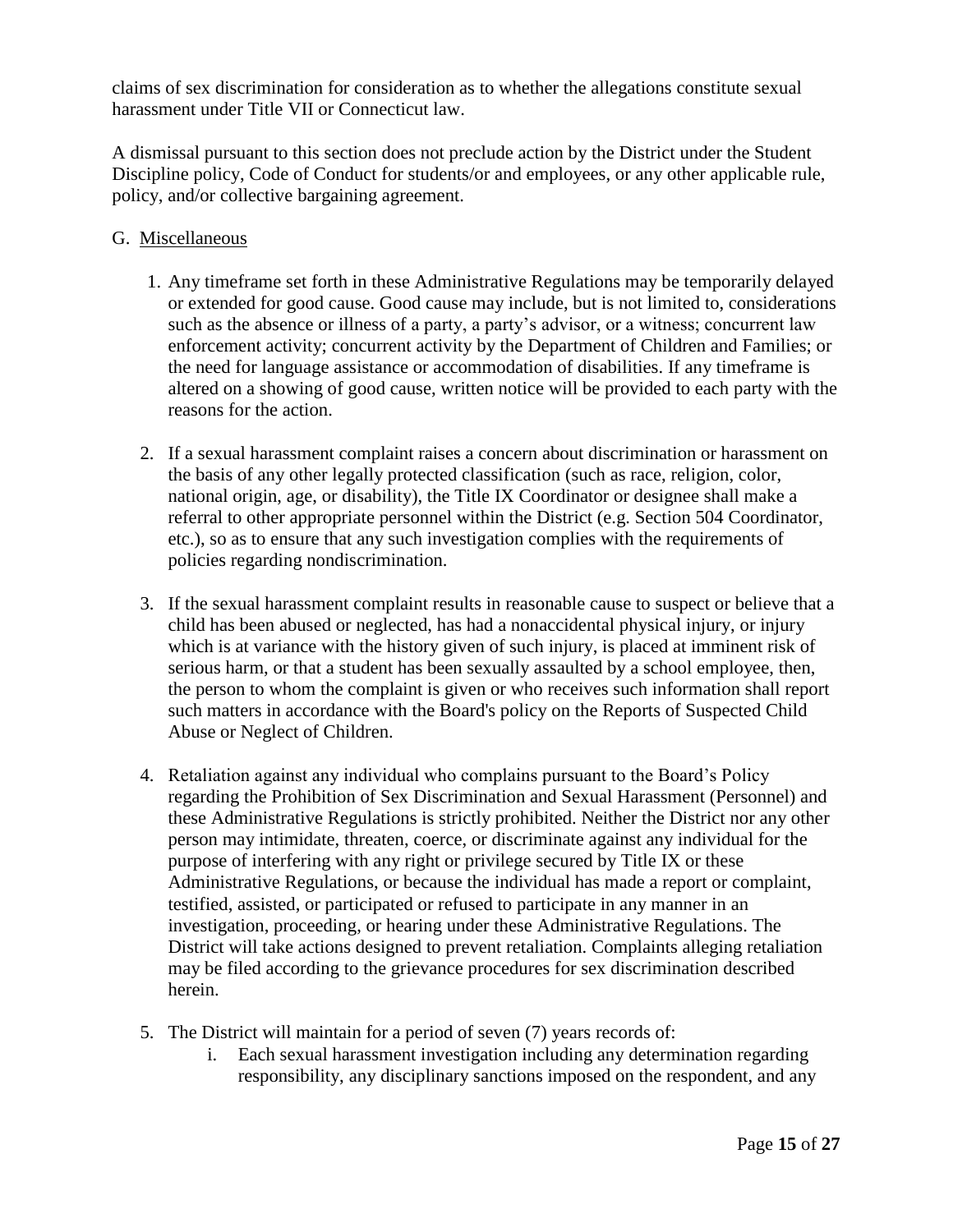remedies provided to the complainant designed to restore or preserve equal access to the Board's education program or activity;

- ii. Any appeal and the result therefrom;
- iii. Any informal resolution and the result therefrom; and
- iv. All material used to train Title IX Coordinators, investigators, decision-makers, and any person who facilitates an informal resolution process. The Board will make these training materials publicly available on its website.

If the District has actual knowledge of sexual harassment in an education program or activity of the Board, and for any report or formal complaint of sexual harassment, the District will create and maintain for a period of seven (7) years, records of any actions, including any supportive measures, taken in response to a report or formal complaint of sexual harassment. The District will document the basis for its conclusion that its response was not deliberately indifferent, and document that it has taken measures designed to restore or preserve equal access to the Board's education program or activity. If the District does not provide a complainant with supportive measures, then the District will document the reasons why such a response was not clearly unreasonable in light of the known circumstances.

### **SECTION II. GRIEVANCE PROCEDURES FOR CLAIMS OF SEX DISCRIMINATION (OTHER THAN SEXUAL HARASSMENT UNDER TITLE IX)**

- A. Definitions
	- **Complainant** means an individual who is alleged to be the victim of conduct that could constitute sex discrimination.
	- **Respondent** means an individual who has been reported to be the perpetrator of conduct that could constitute sex discrimination.

#### B. Reporting Sex Discrimination Other than Sexual Harassment under Title IX

It is the express policy of the Board to encourage victims of sex discrimination to report such claims. Any person may report sex discrimination (whether or not the person reporting is the person alleged to be the victim of conduct that could constitute sex discrimination), in person, by mail, by telephone, or by electronic mail, using the contact information listed for the Title IX Coordinator. If the District receives notice of sex discrimination or alleged sex discrimination against a person in the District's education program or activity, the Title IX Coordinator or designee will promptly notify the complainant of the grievance process. The District will treat complainants and respondents equitably during the grievance process. Sexual harassment is a form of sex discrimination, and any incident of sexual harassment under Title IX, as defined above, shall be handled pursuant to Section I of these Administrative Regulations. Any allegations of sexual harassment under Title VII or Connecticut law, as defined above, shall be handled pursuant to this Section II of these Administrative Regulations.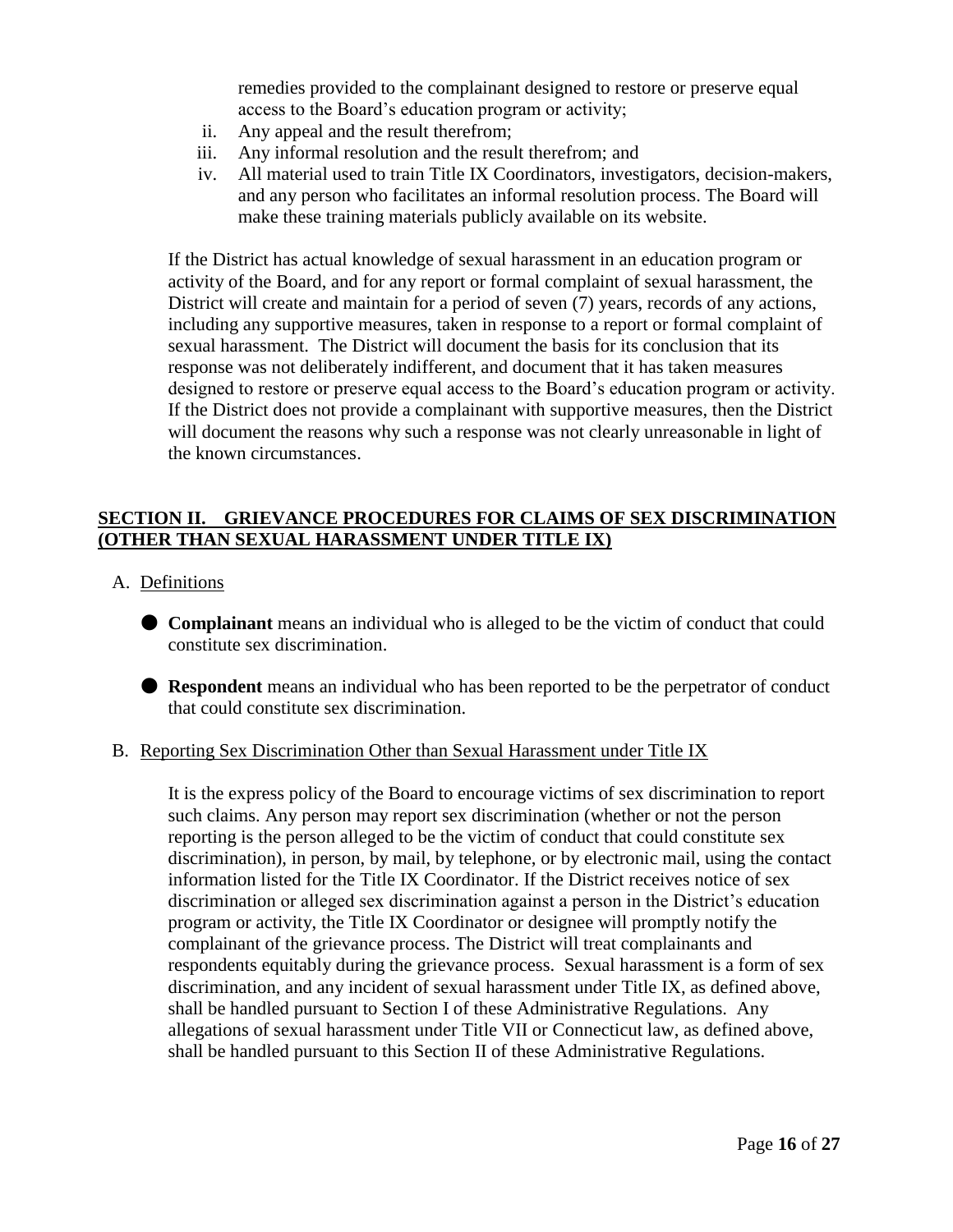#### C. Grievance Procedures

- 1. As soon as an employee feels that the employee has been subjected to sex discrimination other than sexual harassment as defined under Title IX (including, without limitation, sexual harassment under Title VII or Connecticut law), the employee should make a written complaint to the Title IX Coordinator or to the building principal, or designee. The employee will be provided a copy of the Board's Policy and Administrative Regulations and made aware of the employee's rights under this Policy and Administrative Regulations. Preferably, complaints should be filed within ten (10) school days of the alleged occurrence. Timely reporting of complaints facilitates the investigation and resolution of such complaints.
- 2. The complaint should state the:
	- i. Name of the complainant;
	- ii. Date of the complaint;
	- iii. Date(s) of the alleged discrimination;
	- iv. Name(s) of the discriminator(s);
	- v. Location where such discrimination occurred;
	- vi. Names of any witness(es) to the discrimination;
	- vii. Detailed statement of the circumstances constituting the alleged discrimination; and
	- viii. Remedy requested.
- 3. Any employee who makes an oral complaint of sex discrimination to any of the abovementioned personnel will be provided a copy of these Administrative Regulations and will be requested to make a written complaint pursuant to the above procedure.
- 4. All complaints are to be forwarded immediately to the building principal or designee unless that individual is the subject of the complaint, in which case the complaint should be forwarded directly to the Superintendent of Schools or designee. In addition, a copy of any complaint filed under this Policy shall be forwarded to the Title IX Coordinator. If the complaint being filed is against the Title IX Coordinator, the complaint should be filed with the Superintendent. If the complaint being filed is against the Superintendent, the complaint should be filed with the Board Chair, who will then retain an independent investigator to investigate the matter.
- 5. The Title IX Coordinator or designee shall investigate all complaints of sex discrimination against an employee, regardless of whether the conduct occurred on or off-school grounds. Complaints will be investigated promptly within the timeframes identified below. Timeframes may be extended as needed given the complexity of the investigation, availability of individuals with relevant information, and other extenuating circumstances. The investigation shall be conducted discreetly, maintaining confidentiality insofar as possible while still conducting an effective and thorough investigation.
- 6. Any employee who makes a complaint shall be notified of the District's intent to investigate the complaint. In the event the employee requests confidentiality or that an investigation not be conducted, the District will take reasonable steps to investigate and respond to the complaint to the extent possible, given the request for confidentiality or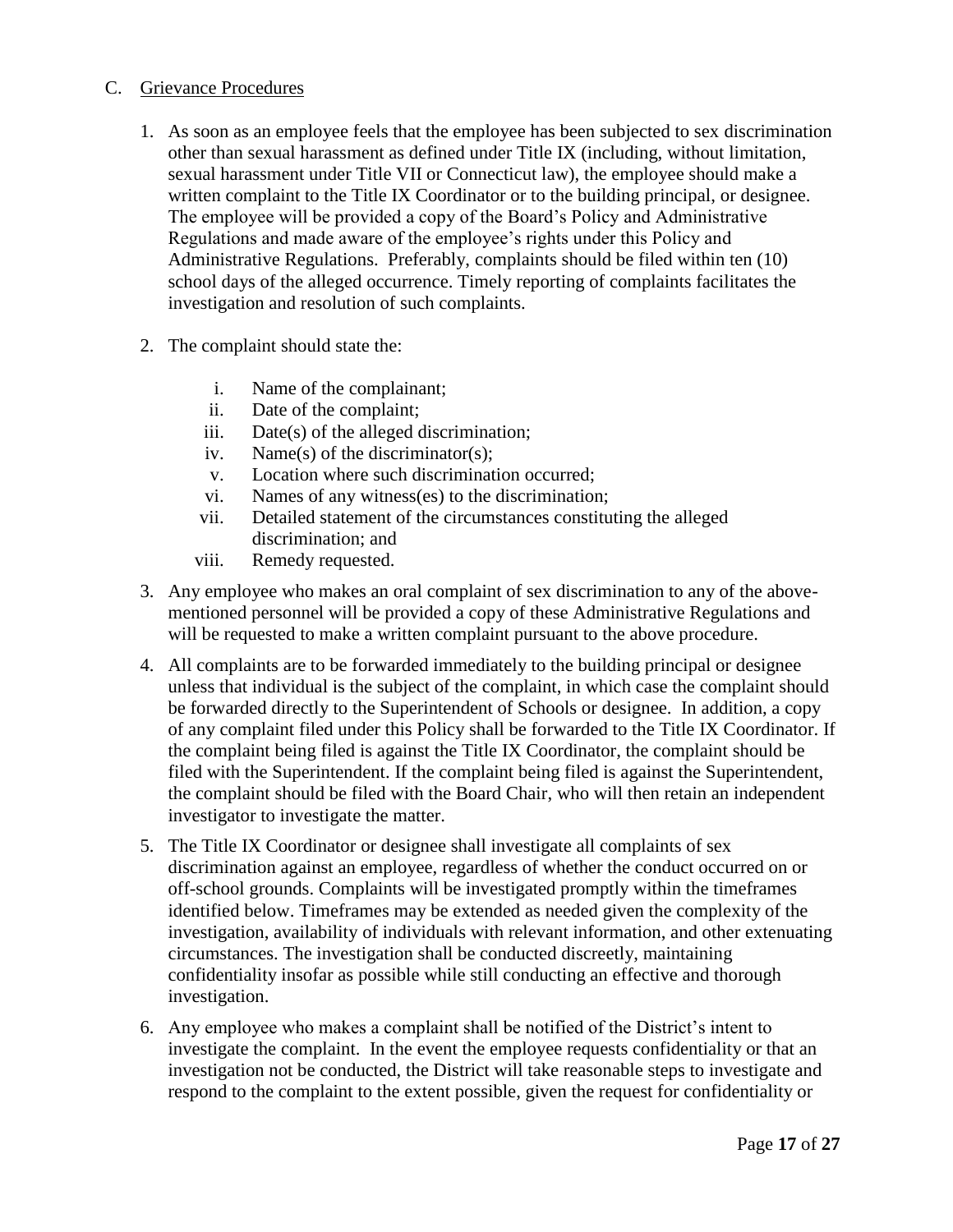that the District not investigate the complaint. If the employee insists that this information not be shared with the alleged discriminator(s), the employee will be informed that the District's ability to investigate and/or take corrective action may be limited.

- 7. Upon receipt of a sex discrimination complaint, the Title IX Coordinator shall either promptly commence an investigation of the complaint, or shall designate a school administrator to promptly investigate the complaint. The Title IX Coordinator or designee shall:
	- i. offer to meet with the complainant and respondent (if applicable) separately within ten (10) school days to discuss the nature of the complaint, identify individuals the complainant and respondent (if applicable) believe have relevant information, and obtain any relevant documents the complainant and respondent may have;
	- ii. provide the complainant and respondent (if applicable) with a copy of the Board's sex discrimination policy and accompanying regulations;
	- iii. consider whether any interim measures may be appropriate to protect the complainant or respondent (if applicable), pending the outcome of the investigation;
	- iv. conduct an investigation that is adequate, reliable, and impartial. Investigate the factual basis of the complaint, including, as applicable, conducting interviews with individuals deemed relevant to the complaint;
	- v. consider whether alleged sex discrimination has created a hostile work environment, including consideration of the effects of off-campus conduct on the school;
	- vi. communicate the outcome of the investigation in writing to the complainant, to the respondent, and to any individual properly identified as a party to the complaint (to the extent permitted by state and federal confidentiality requirements), within ninety (90) school days from the date the complaint was received by the Superintendent's office. The investigator may extend this deadline for no more than fifteen (15) additional school days if needed to complete the investigation. The complainant and respondent (if applicable) shall be notified of such extension. The written notice shall include a finding whether the complaint was substantiated and if so, shall identify, to the extent possible, how the District will remedy the discrimination, adhering to the requirements of state and federal law; and
	- vii. when sex discrimination has been found, take steps that are reasonably calculated to end the discrimination, take corrective and/or disciplinary action aimed at preventing the recurrence of the discrimination, as deemed appropriate by the Superintendent or designee, and take steps to remedy the effects of the sex discrimination.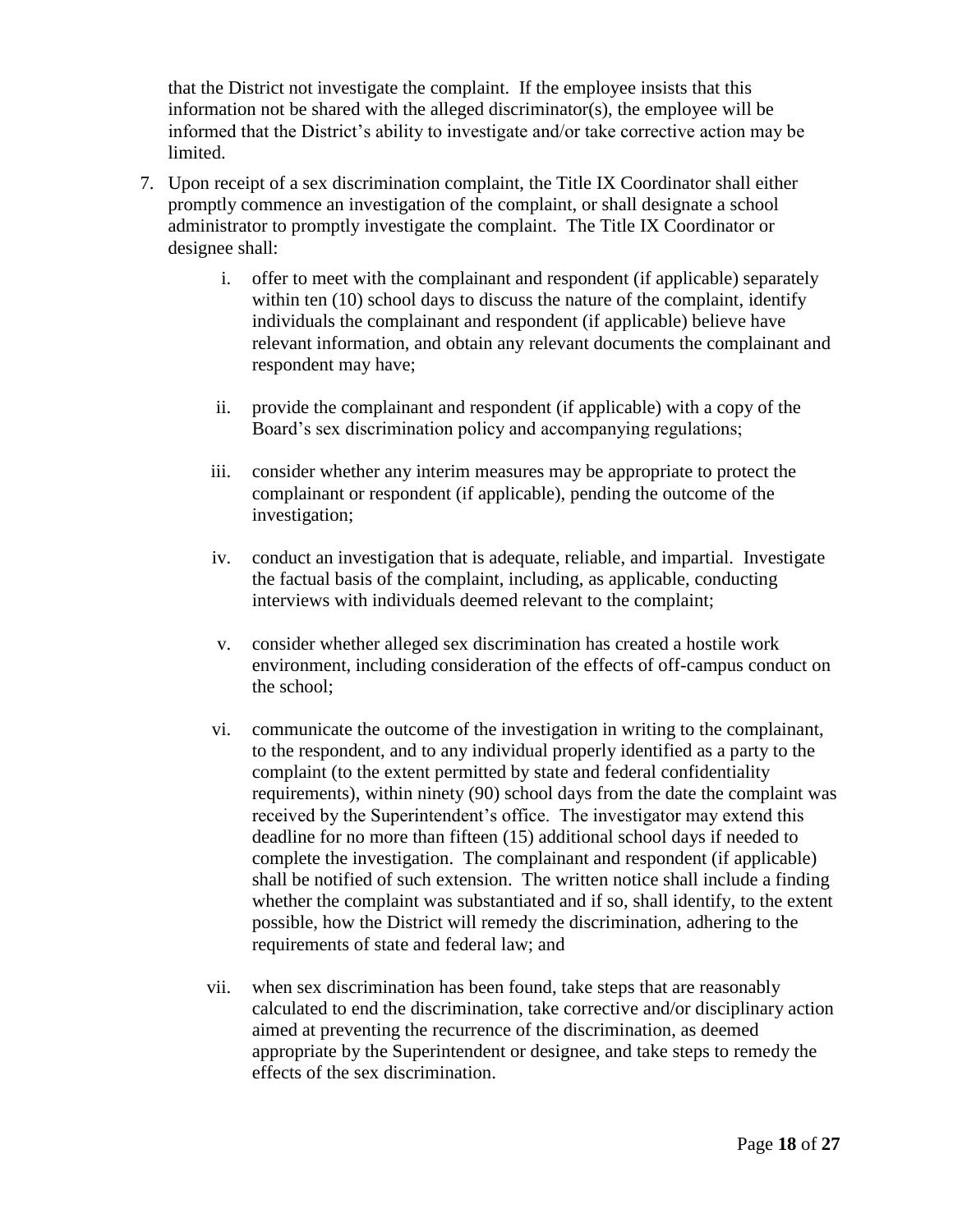- 8. If a complaint is made during summer recess, the complaint will be reviewed and addressed as quickly as possible given the availability of staff and/or other individuals who may have information relevant to the complaint. If fixed timeframes cannot be met, the complainant and respondent will receive notice and interim measures may be implemented as necessary.
- 9. If the complainant or respondent (if applicable) is dissatisfied with the findings of the investigation, the complainant or respondent may file a written appeal within five (5) school days to the Title IX Coordinator, or, if the Title IX Coordinator conducted the investigation, to the Superintendent of Schools. The Title IX Coordinator or Superintendent shall review the Title IX Coordinator or designee's written report, the information collected by the Title IX Coordinator or designee together with the recommended disposition of the complaint to determine whether the alleged conduct constitutes sex discrimination. The Title IX Coordinator or Superintendent of Schools may determine if further action and/or investigation is warranted. After completing this review, the Title IX Coordinator or Superintendent of Schools shall respond to the complainant and respondent (if applicable), in writing, within fifteen (15) school days following the receipt of the written request for review.

#### D. Miscellaneous

- 1. If a sex discrimination complaint raises a concern about discrimination or harassment on the basis of any other legally protected classification (such as race, religion, color, national origin, age, or disability), the Title IX Coordinator or designee shall make a referral to other appropriate personnel within the District (e.g. Section 504 Coordinator, etc.), so as to ensure that any such investigation complies with the requirements of policies regarding nondiscrimination.
- 2. If the sex discrimination complaint results in reasonable cause to suspect or believe that a child has been abused or neglected, has had a nonaccidental physical injury, or injury which is at variance with the history given of such injury, is placed at imminent risk of serious harm, or that a student has been sexually assaulted by a school employee, then, the person to whom the complaint is given or who receives such information shall report such matters in accordance with the Board's policy on the Reports of Suspected Child Abuse or Neglect of Children.
- 3. Retaliation against any individual who complains pursuant to the Board's Policy regarding the Prohibition of Sex Discrimination and Sexual Harassment (Personnel) and these Administrative Regulations is strictly prohibited. Neither the District nor any other person may intimidate, threaten, coerce, or discriminate against any individual for the purpose of interfering with any right or privilege secured by Title IX or these Administrative Regulations, or because the individual has made a report or complaint, testified, assisted, or participated or refused to participate in any manner in an investigation, proceeding, or hearing under these Administrative Regulations. The District will take actions designed to prevent retaliation as a result of filing a complaint. Complaints alleging retaliation may be filed according to the grievance procedures for sex discrimination described herein.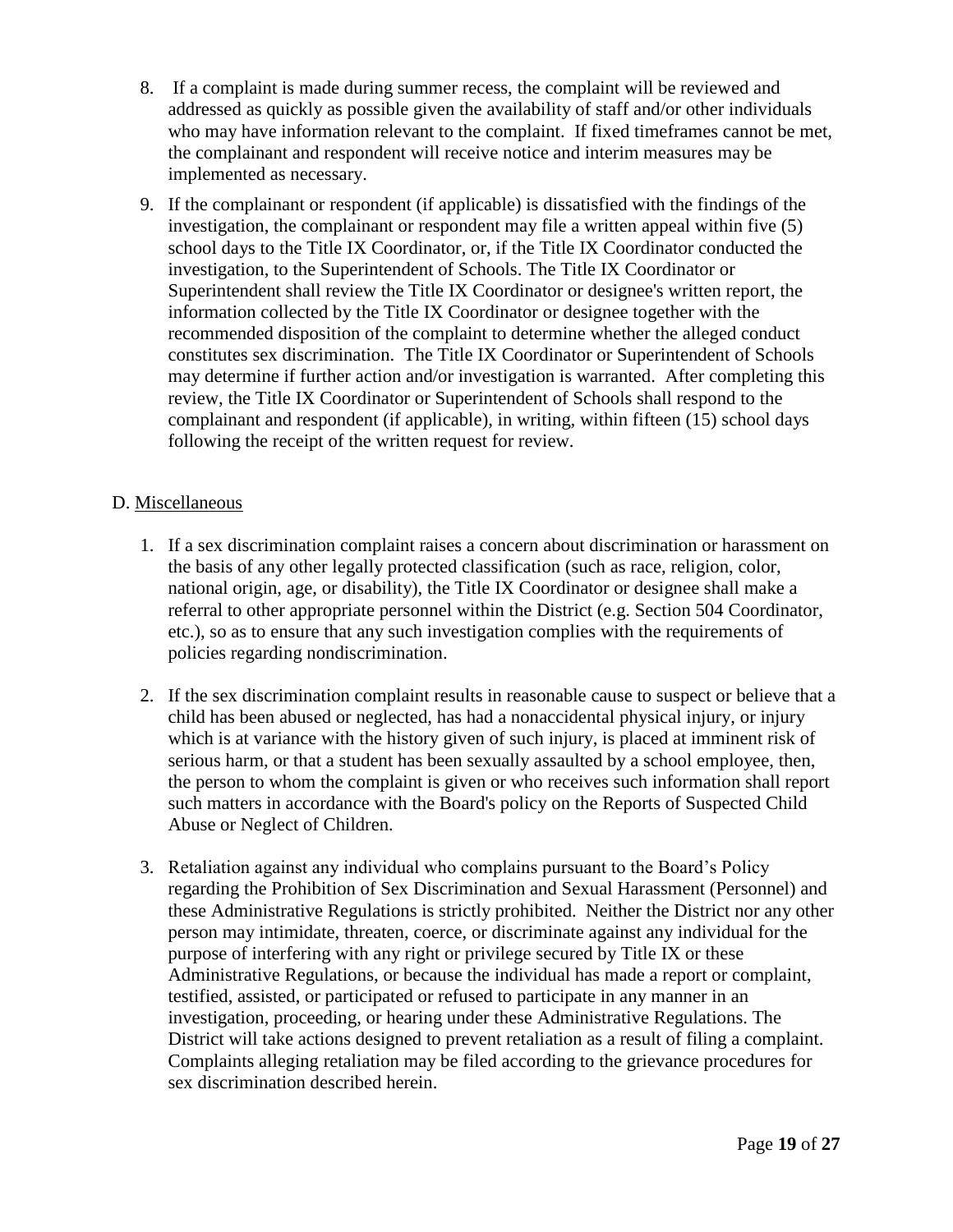### **Section III. Further Reporting**

At any time, a complainant alleging sex discrimination or sexual harassment may also file a complaint with the Office for Civil Rights, Boston Office, U.S. Department of Education, 8<sup>th</sup> Floor, 5 Post Office Square, Boston, MA 02109-3921 (Telephone (617) 289-0111).

Employees may also make a report of sexual harassment and/or sex discrimination to the Connecticut Commission on Human Rights and Opportunities, 450 Columbus Boulevard, Hartford, CT 06103-1835 (Telephone: 860-541-3400 or Connecticut Toll Free Number: 1-800- 477-5737).

Copies of these Administrative Regulations will be distributed to all employees.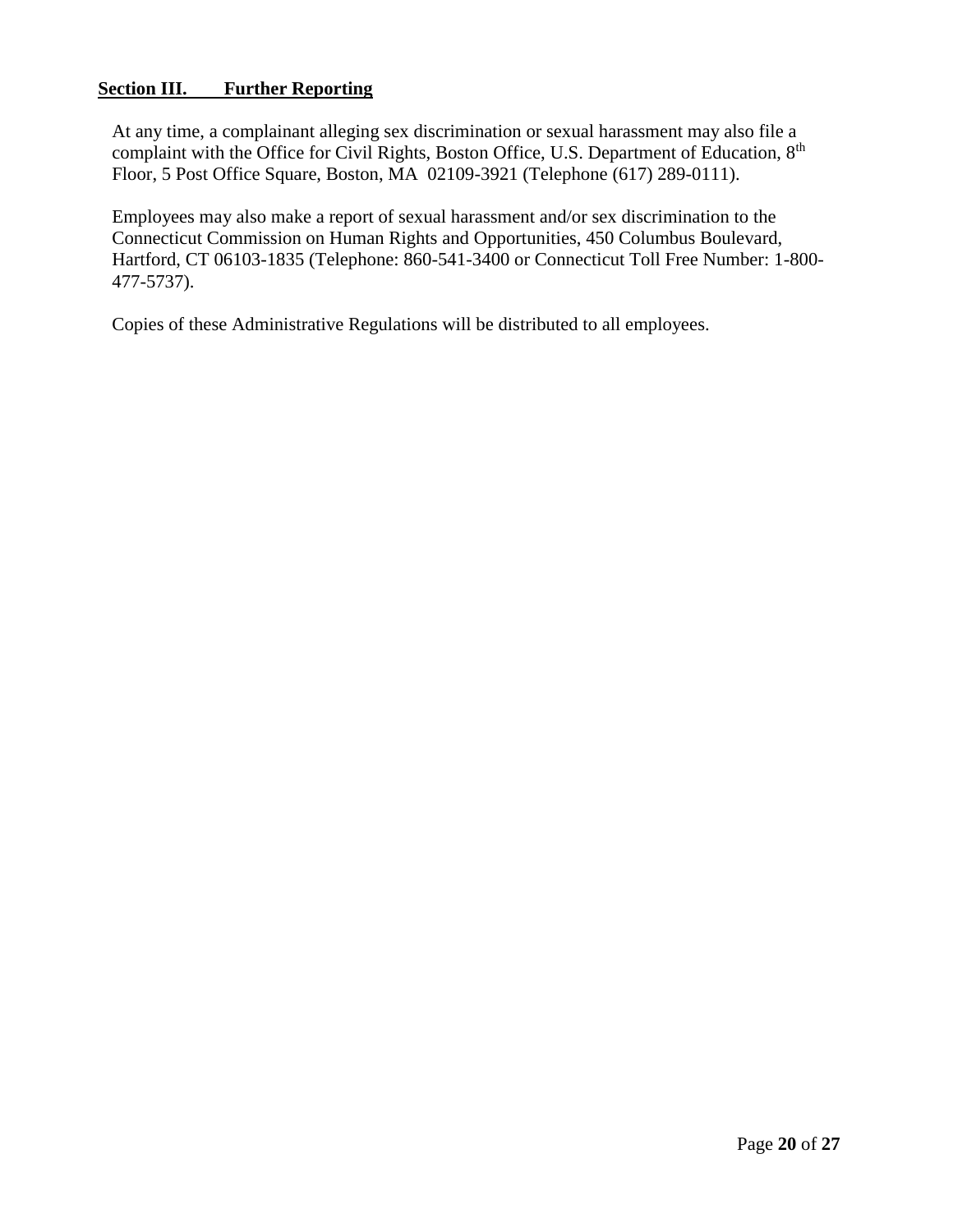# **Appendix A**

**Sexual Assault:** An offense classified as forcible or nonforcible sex offense under the uniform crime reporting system of the Federal Bureau of Investigation.

Rape—(Except Statutory Rape) The carnal knowledge of a person, without the consent of the victim, including instances where the victim is incapable of giving consent because of the person's age or because of the person's temporary or permanent mental or physical incapacity.

Sodomy—Oral or anal sexual intercourse with another person, without the consent of the victim, including instances where the victim is incapable of giving consent because of the person's age or because of the person's temporary or permanent mental or physical incapacity.

Sexual Assault With An Object—To use an object or instrument to unlawfully penetrate, however slightly, the genital or anal opening of the body of another person, without the consent of the victim, including instances where the victim is incapable of giving consent because of the person's age or because of the person's temporary or permanent mental or physical incapacity.

Fondling—The touching of the private body parts of another person for the purpose of sexual gratification without the consent of the victim, including instances where the victim is incapable of giving consent because of the person's age or because of the person's temporary or permanent mental or physical incapacity.

Incest—Nonforcible sexual intercourse between persons who are related to each other within the degrees wherein marriage is prohibited by law.

Statutory Rape—Nonforcible sexual intercourse with a person who is under the statutory age of consent.

**Dating Violence:** Violence committed by a person who is or has been in a social relationship of a romantic or intimate nature with the victim; and where the existence of such a relationship shall be determined based on a consideration of the length of the relationship, the type of relationship, and the frequency of interaction between the persons involved in the relationship.

**Domestic Violence**: Includes felony or misdemeanor crimes of violence committed by a current or former spouse or intimate partner of the victim, by a person with whom the victim shares a child in common, by a person who is cohabitating with or has cohabitated with the victim as a spouse or intimate partner, by a person similarly situated to a spouse of the victim under the domestic or family violence laws of the jurisdiction receiving grant monies, or by any other person against an adult or youth victim who is protected from that person's acts under the domestic or family violence laws of the jurisdiction.

**Stalking:** Engaging in a course of conduct directed at a specific person that would cause a reasonable person to fear for the person's safety or the safety of others; or suffer substantial emotional distress.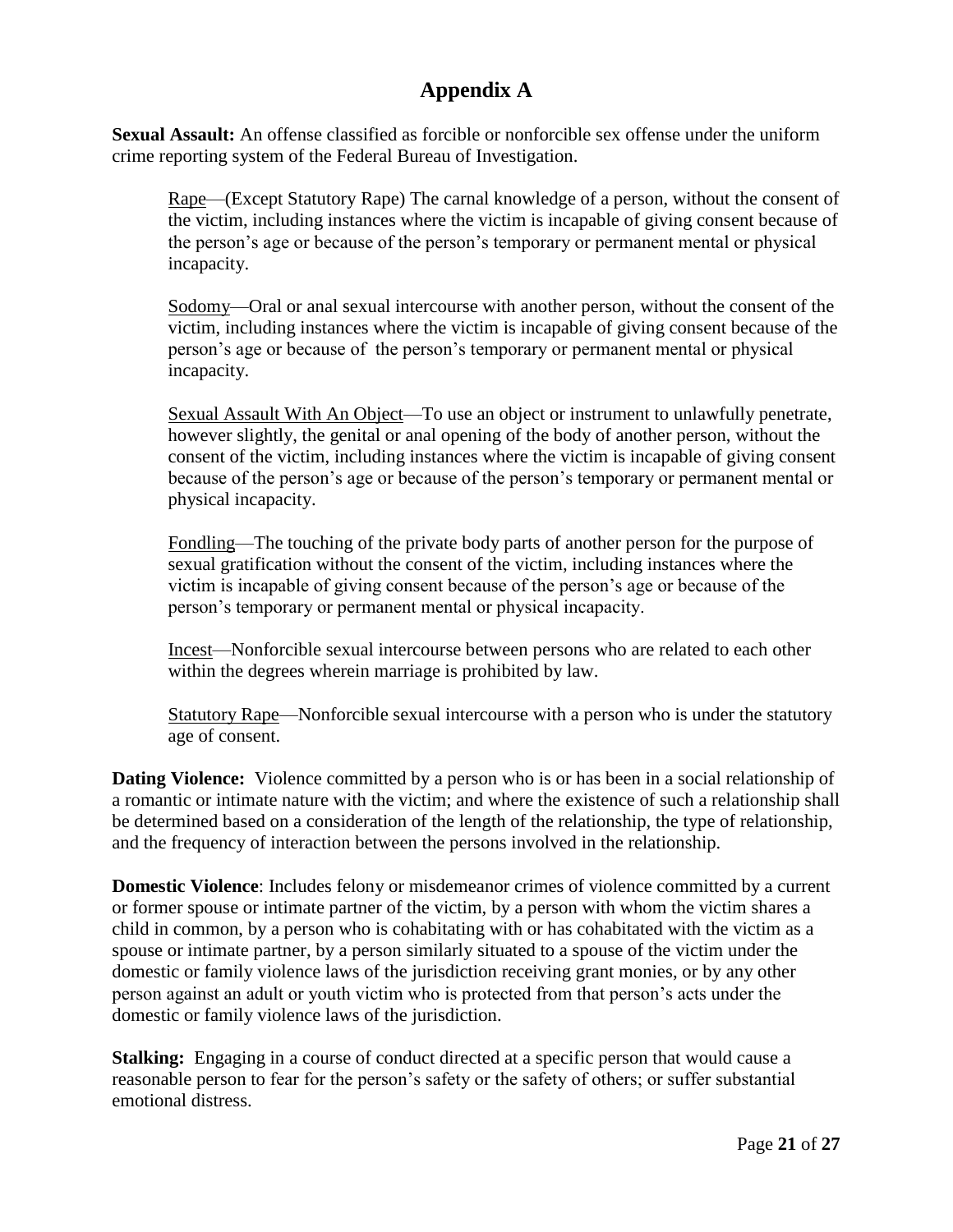## **COMPLAINT FORM REGARDING SEXUAL HARASSMENT UNDER TITLE IX (PERSONNEL)**

*This complaint form should be used for complaints of sexual harassment as defined on page 1 of the Board's Administrative Regulations regarding the Prohibition of Sex Discrimination and Sexual Harassment (Personnel)*

| Date of the alleged sexual harassment                                                                                                                                |  |
|----------------------------------------------------------------------------------------------------------------------------------------------------------------------|--|
| Name or names of the sexual harasser(s)                                                                                                                              |  |
| Location where such sexual harassment occurred _________________________________<br>,我们也不会有什么。""我们的人,我们也不会有什么?""我们的人,我们也不会有什么?""我们的人,我们也不会有什么?""我们的人,我们也不会有什么?""我们的人 |  |
| <u> 1989 - Johann Stoff, amerikansk politiker (d. 1989)</u>                                                                                                          |  |
| Detailed statement of the circumstances constituting the alleged sexual harassment                                                                                   |  |
| ,我们也不会有什么。""我们的人,我们也不会有什么?""我们的人,我们也不会有什么?""我们的人,我们也不会有什么?""我们的人,我们也不会有什么?""我们的人                                                                                     |  |
|                                                                                                                                                                      |  |
| Signature of Complainant or Title IX Coordinator: ______________________________<br>11/23/2020                                                                       |  |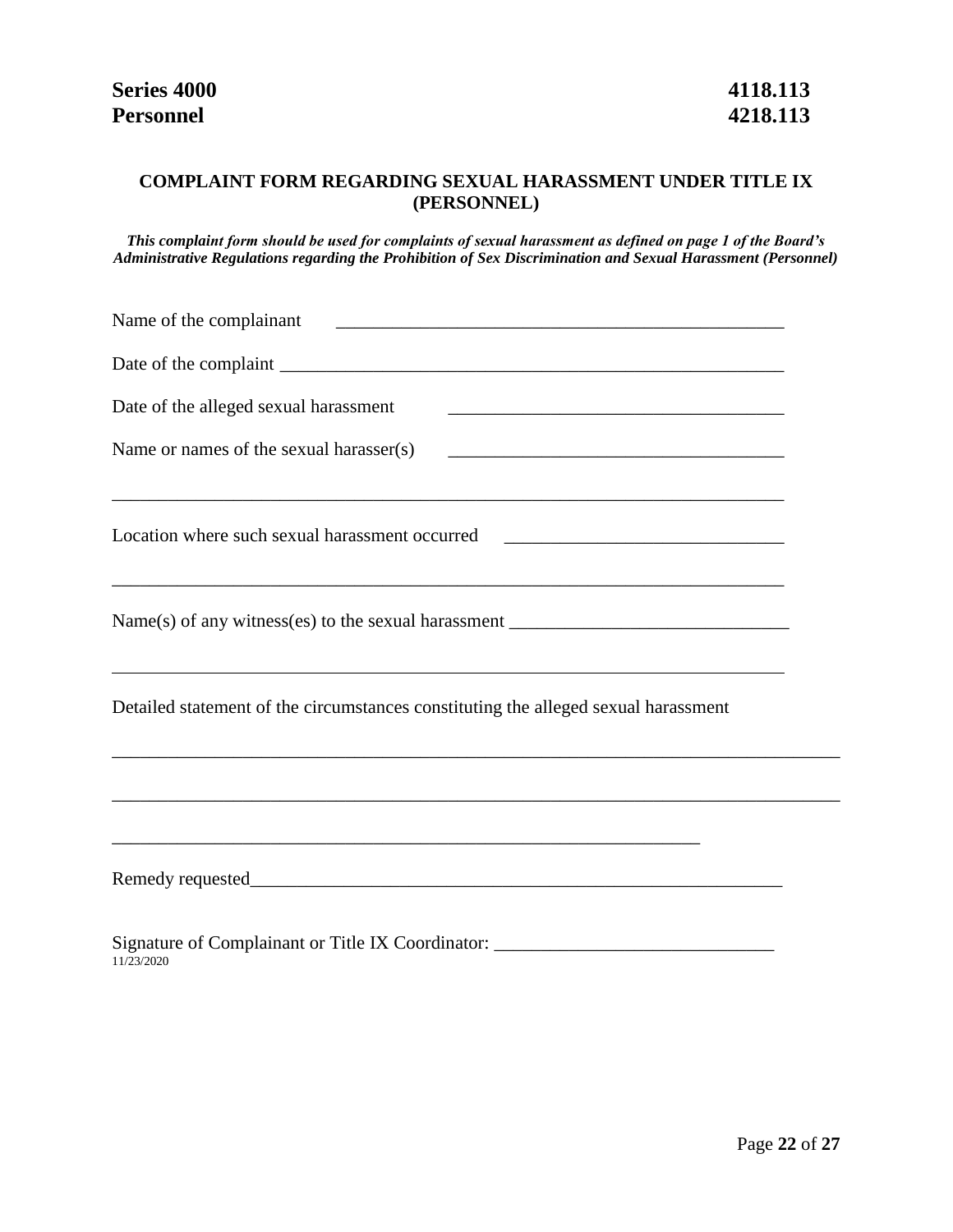## **COMPLAINT FORM REGARDING SEX DISCRIMINATION (OTHER THAN SEXUAL HARASSMENT UNDER TITLE IX) (PERSONNEL)**

*This complaint form should be used for complaints of sex discrimination as defined on page 1 of the Board's Administrative Regulations regarding the Prohibition of Sex Discrimination and Sexual Harassment (Personnel)*

| Name of the complainant                                                                                                                                                                                     |  |
|-------------------------------------------------------------------------------------------------------------------------------------------------------------------------------------------------------------|--|
|                                                                                                                                                                                                             |  |
| Date of the alleged sex discrimination                                                                                                                                                                      |  |
|                                                                                                                                                                                                             |  |
| ,我们也不能在这里的时候,我们也不能在这里的时候,我们也不能会在这里的时候,我们也不能会在这里的时候,我们也不能会在这里的时候,我们也不能会在这里的时候,我们也不<br>Location where such sex discrimination occurred ________________________________                                       |  |
| $Name(s)$ of any witness(es) to the sex discrimination $\_\_\_\_\_\_\_\_\_\_\_\_\_\_\_\_\_\_\_\_\_\_\_\_\_\_\_\_\_\_\_$<br>,我们也不会有什么。""我们的人,我们也不会有什么?""我们的人,我们也不会有什么?""我们的人,我们也不会有什么?""我们的人,我们也不会有什么?""我们的人 |  |
| Detailed statement of the circumstances constituting the alleged sex discrimination                                                                                                                         |  |
|                                                                                                                                                                                                             |  |
|                                                                                                                                                                                                             |  |
|                                                                                                                                                                                                             |  |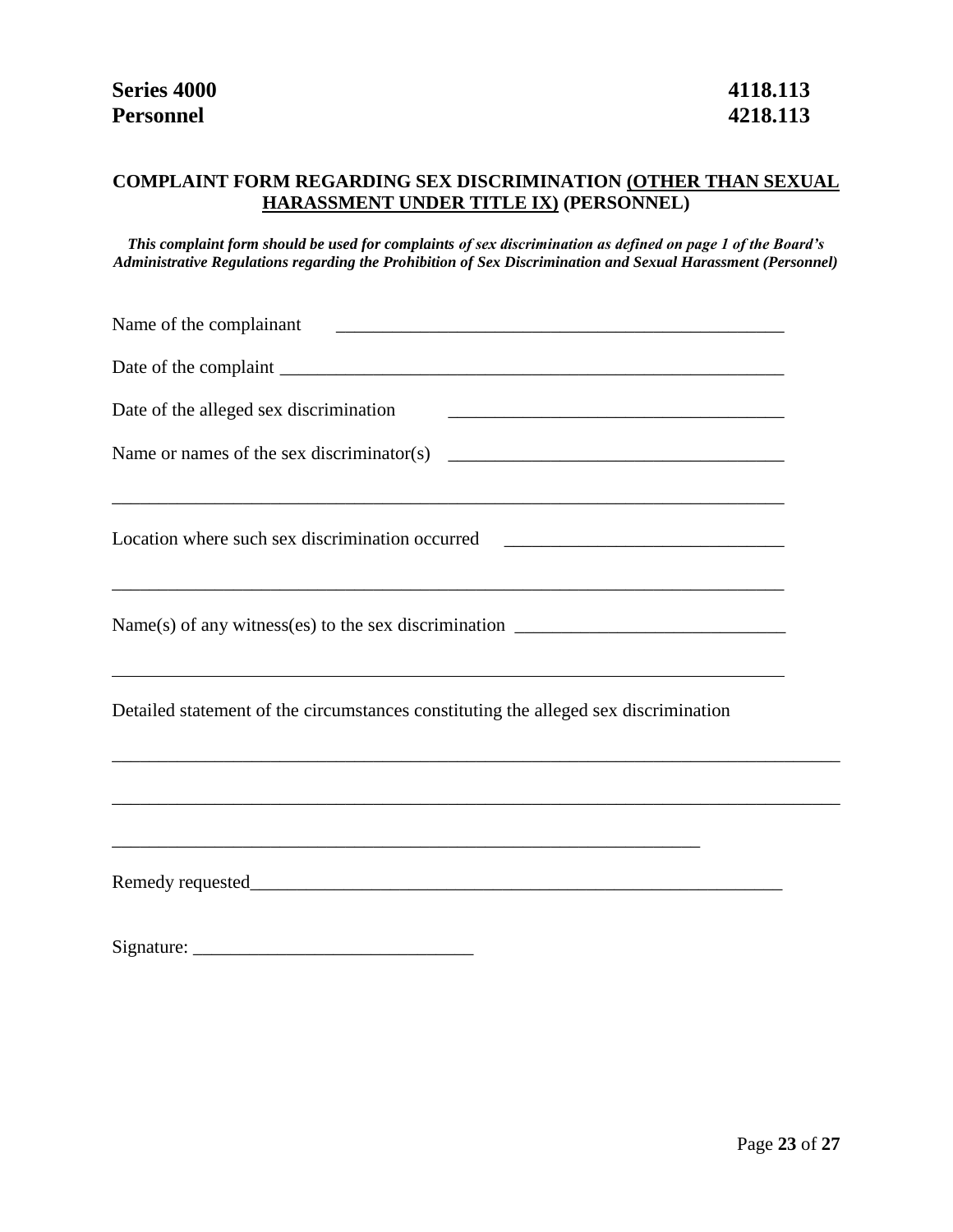# Regional School District No. 17

57 LITTLE CITY ROAD HIGGANUM, CONNECTICUT 06441 TEL: (860) 345-4534 / FAX: (860) 345-2817

#### NOTICE OF SEXUAL HARASSMENT ALLEGATIONS UNDER TITLE IX

In accordance with the Board's Policy and Administrative Regulations regarding the Prohibition of Sex Discrimination and Sexual Harassment (Personnel), a formal complaint of sexual harassment has been filed with the Title IX Coordinator.

Identities of the parties involved, if known:

|                                                       | (Complainant(s))<br>(Respondent(s)) |
|-------------------------------------------------------|-------------------------------------|
| The conduct allegedly constituting sexual harassment: |                                     |
|                                                       |                                     |

The date and the location of the alleged incident, if known: \_\_\_\_\_\_\_\_\_\_\_\_\_\_\_\_\_\_\_\_\_\_\_\_\_\_\_\_\_\_\_\_\_\_\_\_\_\_\_\_\_\_\_\_\_\_\_\_\_\_\_\_\_\_\_\_\_\_\_\_\_\_\_\_\_\_\_\_\_\_\_\_

The Title IX Coordinator or designee will contact the parties regarding the next step in the grievance process. Questions can be directed to the Title IX Coordinator:

#### **Dr. Kris Lindsay-Stevens, Director of Student Services, 57 Little City Rd., Higganum, CT 06441. Telephone number: 860-345-4244, [Klindsaystevens@rsd17.org](mailto:Klindsaystevens@rsd17.org)**

The respondent is presumed not responsible for the alleged conduct. A determination regarding responsibility is made at the conclusion of the grievance process.

All parties involved may have an advisor of their choice who may be, but is not required to be, an attorney. This advisor may inspect and review evidence as permitted by the Board's Administrative Regulations regarding the Prohibition of Sex Discrimination and Sexual Harassment (Personnel).

Any employee who knowingly makes false statements or knowing submits false information during this grievance process is subject to discipline, up to and including termination. Additionally, it is a violation of the Board's Student Discipline Policy to lie to school officials or otherwise engage in dishonest behavior, which includes knowingly making false statements or knowingly submitting false information during the grievance process. Any student who knowingly makes false statements or knowingly submits false information during this grievance process will be subject to sanctions pursuant to the Board's Student Discipline Policy.

### **A copy of the Board's Policy and Administrative Regulations regarding the Prohibition of Sex Discrimination and Sexual Harassment (Personnel) is included with this notice.**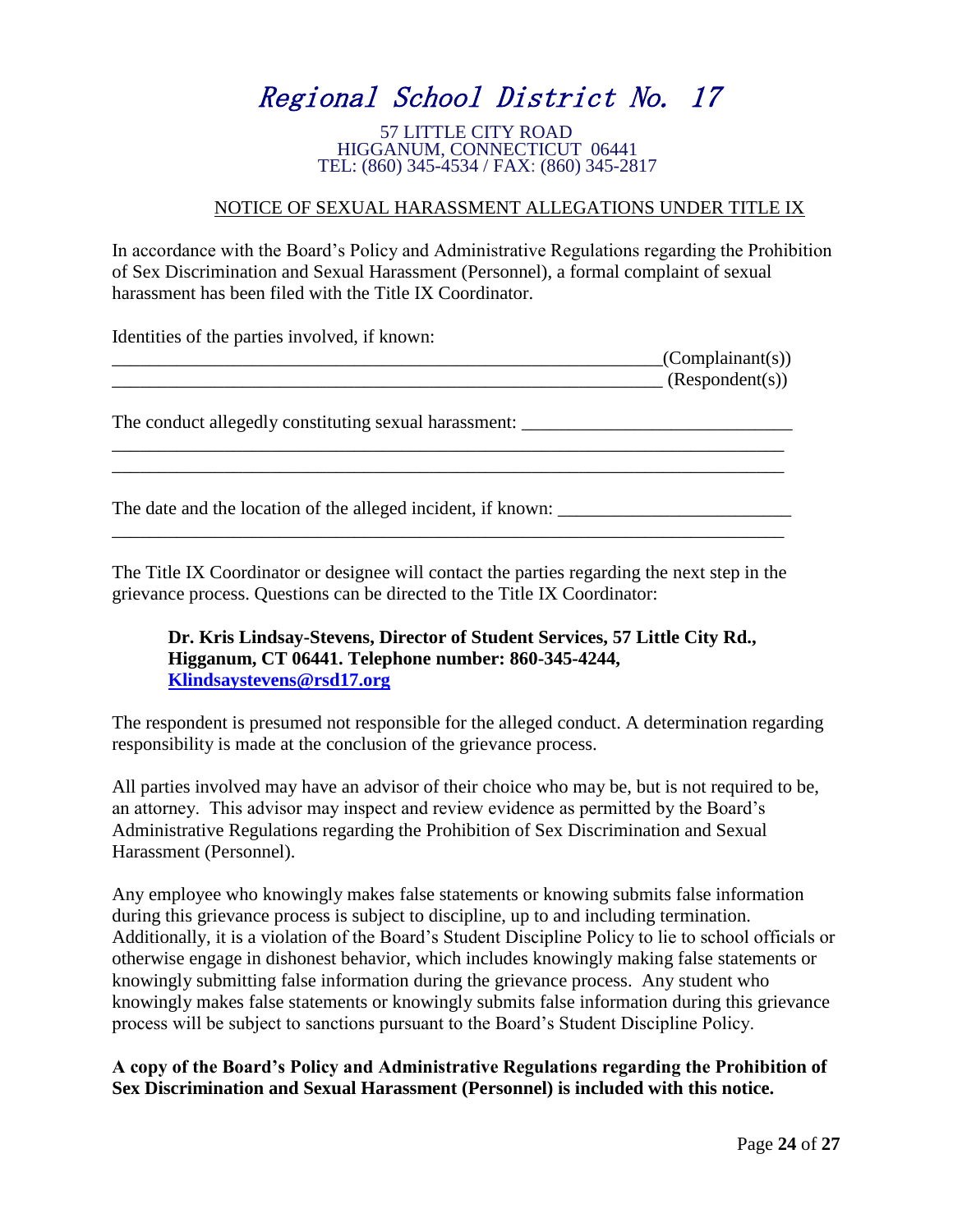# Regional School District No. 17

#### 57 LITTLE CITY ROAD HIGGANUM, CONNECTICUT 06441 TEL: (860) 345-4534 / FAX: (860) 345-2817

#### NOTICE OF INFORMAL RESOLUTION PROCESS FOR SEXUAL HARASSMENT COMPLAINTS UNDER TITLE IX

In accordance with the Board's Policy and Administrative Regulations regarding the Prohibition of Sex Discrimination and Sexual Harassment (Personnel), a formal complaint of sexual harassment has been filed with the Title IX Coordinator. The Board has an informal resolution process to promptly and equitably resolve such complaints using mediation*.* This informal resolution process will only be utilized if both the Complainant and Respondent agree to do so.

The conduct allegedly constituting sexual harassment:

If both parties agree to the informal resolution process, it shall preclude the parties from resuming a formal complaint arising out of the same allegations. However, either party may withdraw from the informal resolution process at any time before agreeing to a resolution and resume the grievance process for formal complaints of sexual harassment.

\_\_\_\_\_\_\_\_\_\_\_\_\_\_\_\_\_\_\_\_\_\_\_\_\_\_\_\_\_\_\_\_\_\_\_\_\_\_\_\_\_\_\_\_\_\_\_\_\_\_\_\_\_\_\_\_\_\_\_\_\_\_\_\_\_\_\_\_\_\_\_\_ \_\_\_\_\_\_\_\_\_\_\_\_\_\_\_\_\_\_\_\_\_\_\_\_\_\_\_\_\_\_\_\_\_\_\_\_\_\_\_\_\_\_\_\_\_\_\_\_\_\_\_\_\_\_\_\_\_\_\_\_\_\_\_\_\_\_\_\_\_\_\_\_

If both parties agree to a resolution, that resolution is binding upon both parties and cannot be changed or appealed.

The District will maintain for a period of seven (7) years records of the informal resolution process and results therefrom.

\_\_\_\_\_\_\_\_\_\_\_\_\_\_\_\_\_\_\_\_\_\_\_\_\_\_\_\_\_\_\_\_\_\_\_\_\_\_\_\_\_\_\_\_\_\_\_\_\_\_\_\_\_\_\_\_\_\_\_\_\_\_\_\_

I voluntarily consent to the informal resolution process:

\_\_\_\_\_\_\_\_\_\_\_\_\_\_\_\_\_\_\_\_\_\_\_\_\_\_\_\_\_\_\_ \_\_\_\_\_\_\_

\_\_\_\_\_\_\_\_\_\_\_\_\_\_\_\_\_\_\_\_\_\_\_\_\_\_\_\_\_\_\_ \_\_\_\_\_\_\_

Complainant Date

Respondent Date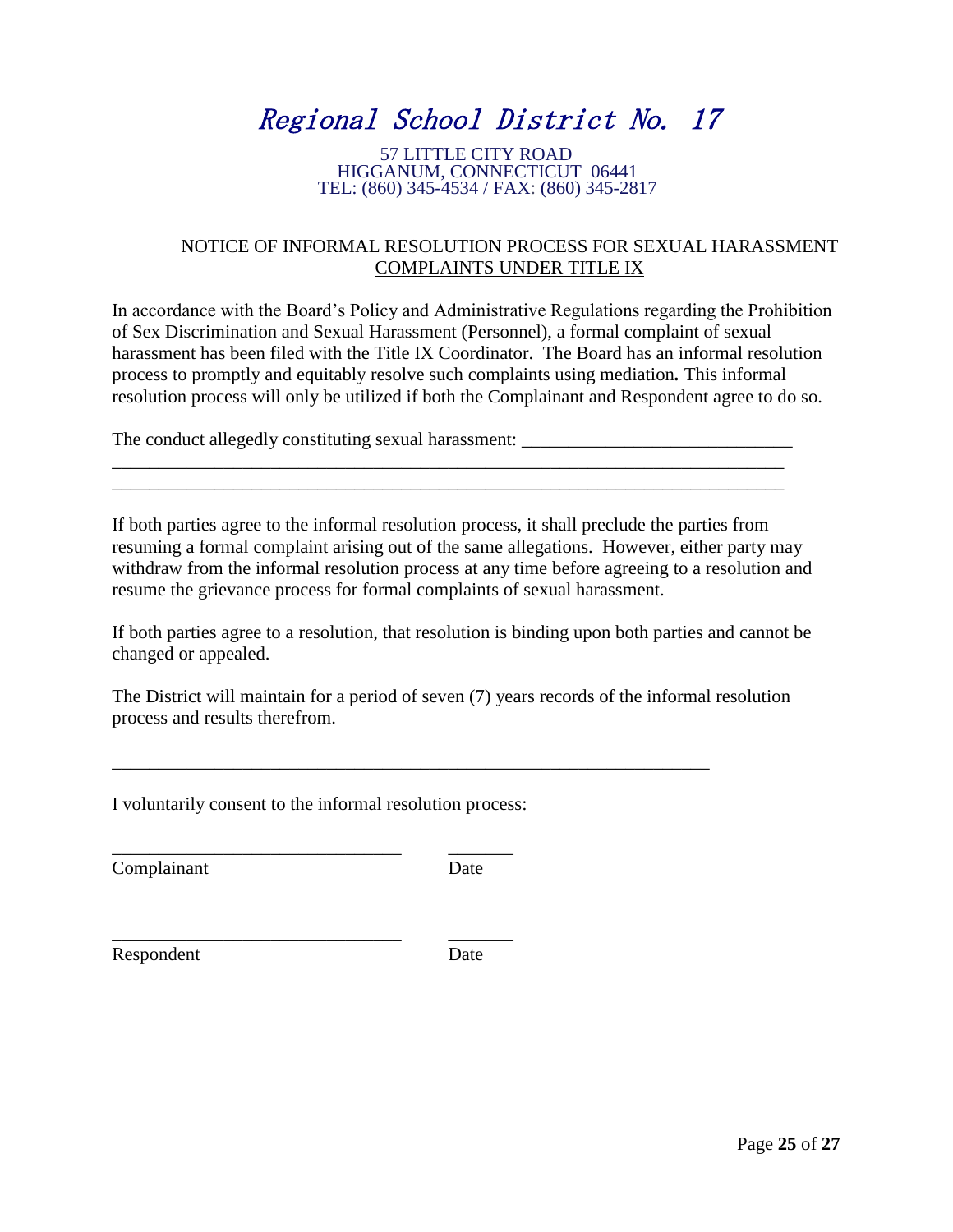#### **SEXUAL HARASSMENT IS ILLEGAL** AND IS PROHIBITED BY THE CONNECTICUT DISCRIMINATION EMPLOYMENT PRACTICES ACT (Section 46a-60(a)(8) of the Connecticut General Statutes) AND TITLE VII OF THE CIVIL RIGHTS ACT OF 1964 (42 United States Code Section 2000e et seq.)

SEXUAL HARASSMENT MEANS ANY UNWELCOME SEXUAL ADVANCES OR REQUESTS FOR SEXUAL FAVORS OR ANY CONDUCT OF A SEXUAL NATURE WHEN:

- 1. SUBMISSION TO SUCH CONDUCT IS MADE EITHER EXPLICITLY OR IMPLICITLY A TERM OR CONDITION OF AN INDIVIDUAL'S EMPLOYMENT;
- 2. SUBMISSION TO OR REJECTION OF SUCH CONDUCT BY AN INDIVIDUAL IS USED AS THE BASIS FOR EMPLOYMENT DECISIONS AFFECTING SUCH INDIVIDUAL; OR
- 3. SUCH CONDUCT HAS THE PURPOSE OR EFFECT OF SUBSTANTIALLY INTERFERING WITH AN INDIVIDUAL'S WORK PERFORMANCE OR CREATING AN INTIMIDATING, HOSTILE, OR OFFENSIVE WORKING ENVIRONMENT.

#### EXAMPLES OF SEXUAL HARASSMENT INCLUDE:

UNWELCOME SEXUAL ADVANCES SUGGESTIVE OR LEWD REMARKS UNWANTED HUGS, TOUCHES, KISSES REQUESTS FOR SEXUAL FAVORS RETALIATION FOR COMPLAINING ABOUT SEXUAL HARASSMENT DEROGATORY OR PORNOGRAPHIC POSTERS, CARTOONS, OR DRAWINGS.

#### REMEDIES FOR SEXUAL HARASSMENT MAY INCLUDE:

CEASE AND DESIST ORDERS BACK PAY COMPENSATORY DAMAGES PUNITIVE DAMAGES HIRING, PROMOTION, OR REINSTATEMENT

RETALIATION AGAINST ANY EMPLOYEE FOR COMPLAINING ABOUT SEXUAL HARASSMENT IS PROHIBITED UNDER THIS POLICY AND ILLEGAL.

VIOLATION OF THIS POLICY IS GROUNDS FOR DISCIPLINE, INCLUDING DISCHARGE.